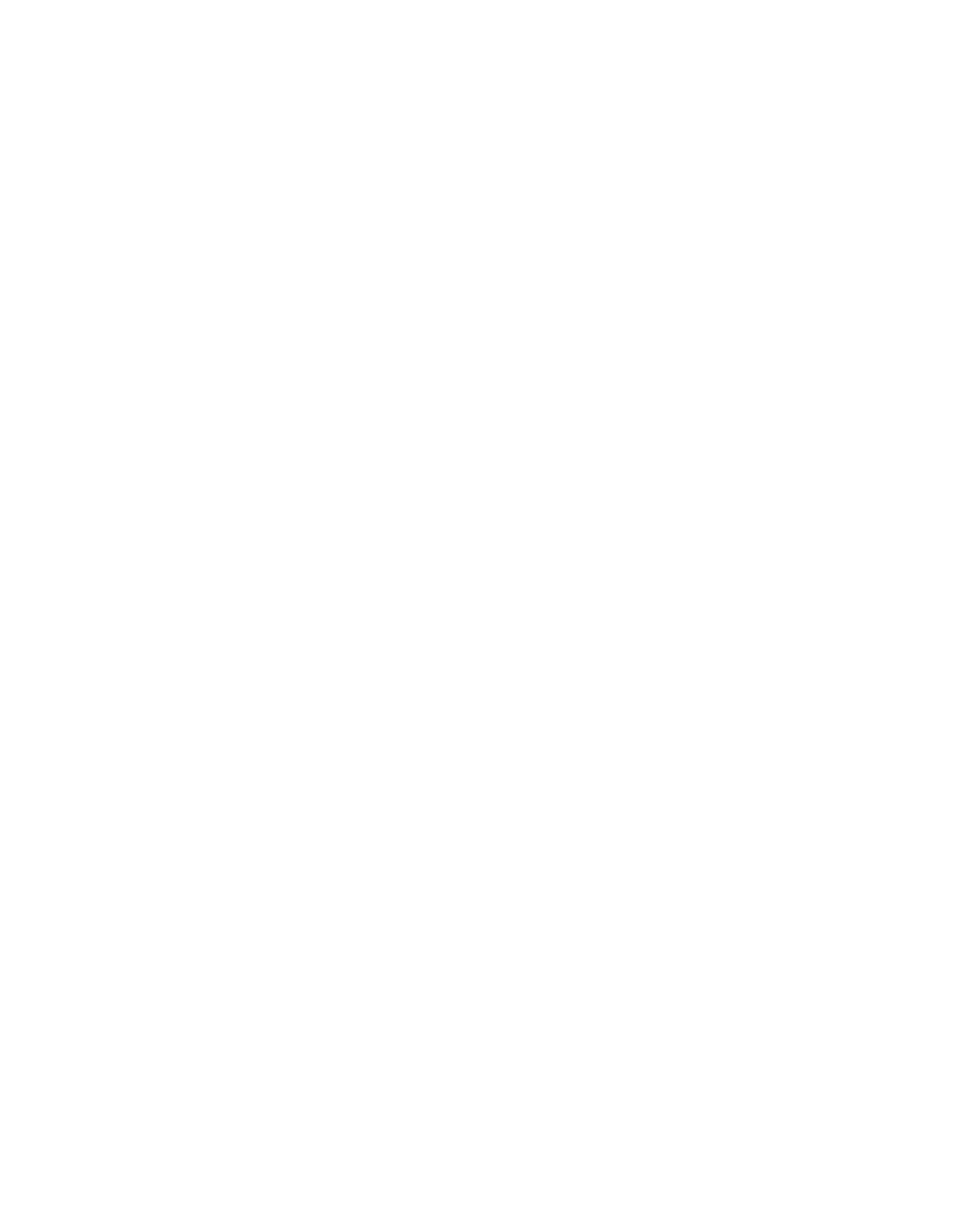### **HIGHLIGHTS**

|  | The Aam Aadmi Party Punjab Government will give 'Holy City' status to Amritsar<br>and Sri Anandpur Sahib.                                                                                                                                                                                                                                                                      |
|--|--------------------------------------------------------------------------------------------------------------------------------------------------------------------------------------------------------------------------------------------------------------------------------------------------------------------------------------------------------------------------------|
|  | Our government will make Punjab corruption-free by passing Jan Lok Pal bill.<br>Complete overhaul of governance and use of technology to eliminate corruption                                                                                                                                                                                                                  |
|  | All Mafias including transport mafia, Reta Bajri Mafia, liquor mafia, cable mafia,<br>controlled by politicians will be dismantled. Contracts shall be given to youth on<br>merit. Top politicians involved in drug trade, selling spurious pesticides and<br>running 'Reta-Bajri' and other mafia will be punished and sent to jail. Their<br>properties will be confiscated. |
|  | Property tax will be abolished and Domestic electricity rates up to 400 units will<br>be halved.                                                                                                                                                                                                                                                                               |
|  | Free medicines, treatment and diagnostic tests will be made available in every<br>village through 'Pind Sehat Clinics' and Mohalla clinics in towns. Rs 5 lakh<br>cashless health insurance scheme for treatment in private hospitals.                                                                                                                                         |
|  | Punjab farmers will be Debt-free by December 2018.                                                                                                                                                                                                                                                                                                                             |
|  | Punjab will be made drug free within one month of formation of government.<br>Rehabilitation and de-addiction of drug victims within six months.                                                                                                                                                                                                                               |
|  | The government will investigate all incidents of religious desecration in last two<br>years and ensure exemplary punishment for the guilty.                                                                                                                                                                                                                                    |
|  | 25 lakh employment opportunities will be created and Punjabi youth will be<br>made 'job creators' instead of 'job seekers'.                                                                                                                                                                                                                                                    |
|  | Old age, handicapped and widow pensions to be increased from Rs 500 to Rs<br>2500.                                                                                                                                                                                                                                                                                             |
|  | Aam Aadmi Canteens in all district and sub divisional towns where clean,<br>wholesome meals will be available for Rs 5.                                                                                                                                                                                                                                                        |
|  | No AAP MLA, minister, MP or any other senior leader will use vehicle with<br>hooters and red beacon lights. VIP culture will be ended by cutting down<br>personal security by 95%.                                                                                                                                                                                             |
|  | NRI Board will be formed with 24 hour hotline facility to solve all problems faced<br>by NRIs, including VISA problems.                                                                                                                                                                                                                                                        |



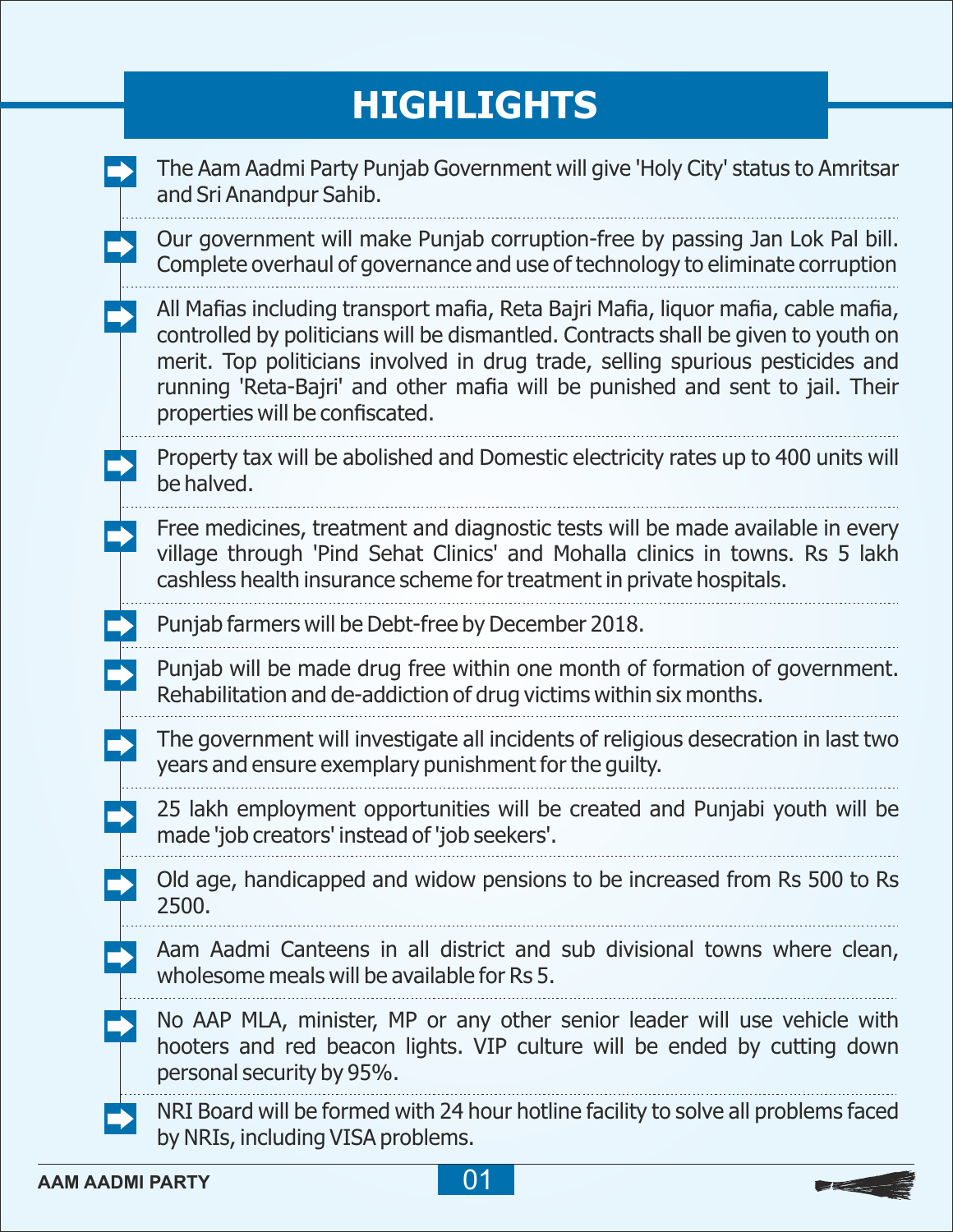## **The Aam Aadmi Party Punjab Government will give 'Holy City' status to Amritsar and Sri Anandpur Sahib.**



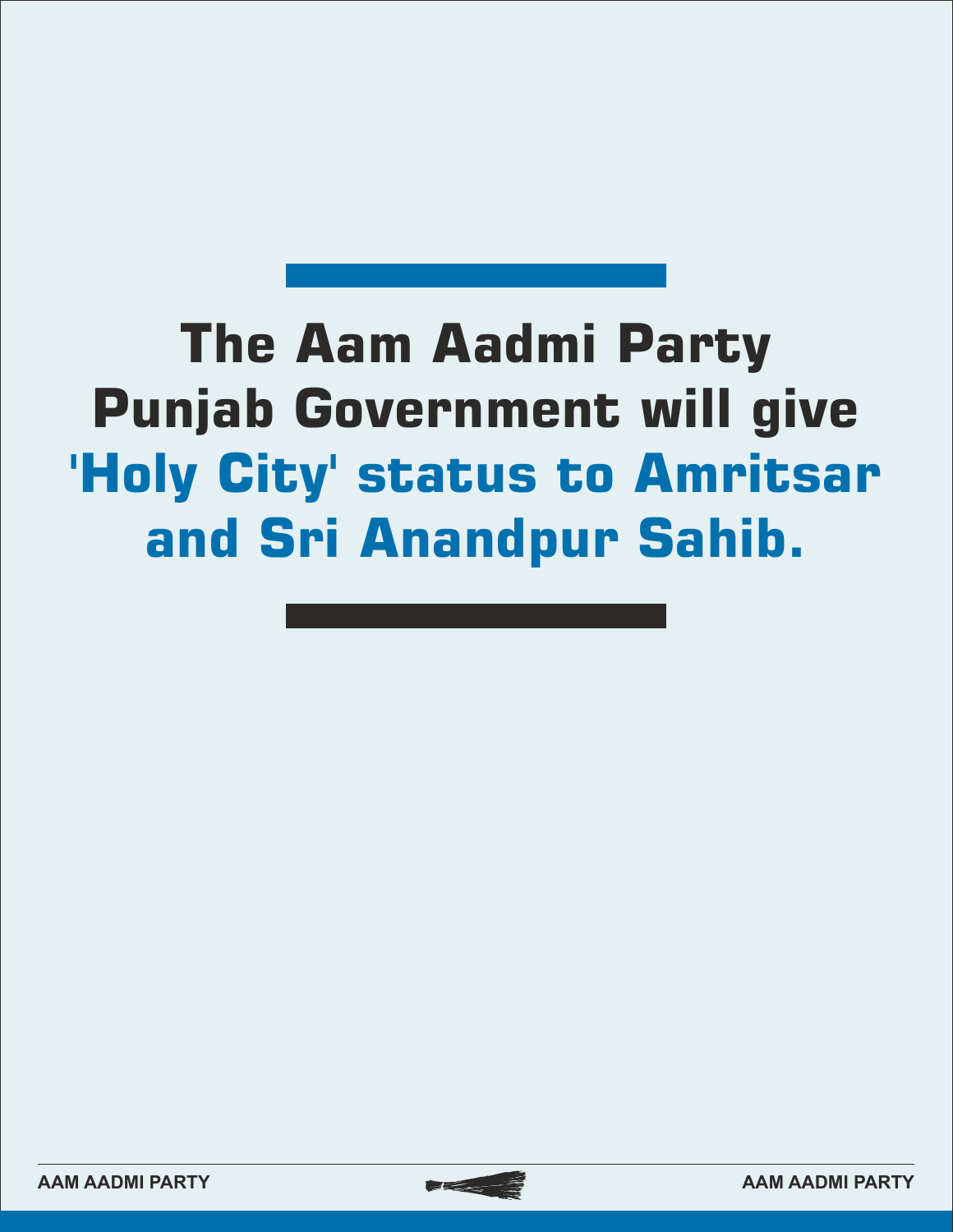### **FREE HEALTHCARE FOR ALL**

- $\rightarrow$  Under the policy of Universal health care, Rs 5 lakh health insurance for all Punjabis.
- $\rightarrow$  'One time' regularization of nursing homes on 'as is where is' basis by a committee which includes doctors and their associations. The government will simplify existing rules and regulations involving Nursing homes.
- $\rightarrow$  Rates for procedures set under various government insurance schemes will be reviewed and private sector will be invited to participate in public health care in a mutually beneficial manner.
- → Three New Medical Colleges with training for Nursing and Para-Medical will be established. The existing three medical colleges will be upgraded by increasing their seats. Fees of private medical colleges will be rationalized.
- $\rightarrow$  As mentioned in the youth manifesto, All doctors, nurses and all paramedical staff will get full pay during the probation period.
- è Provisions of Nursing Home Protection Act will be strictly implemented to protect doctors and their property.
- All vacant posts of doctors, nurses, paramedical staff and technicians will be filled and new posts will be created to fulfill 'AAP's 'FREE Health for All'.
- $\rightarrow$  Those practicing "traditional forms of medicine" in villages will be registered as Health Workers after training.

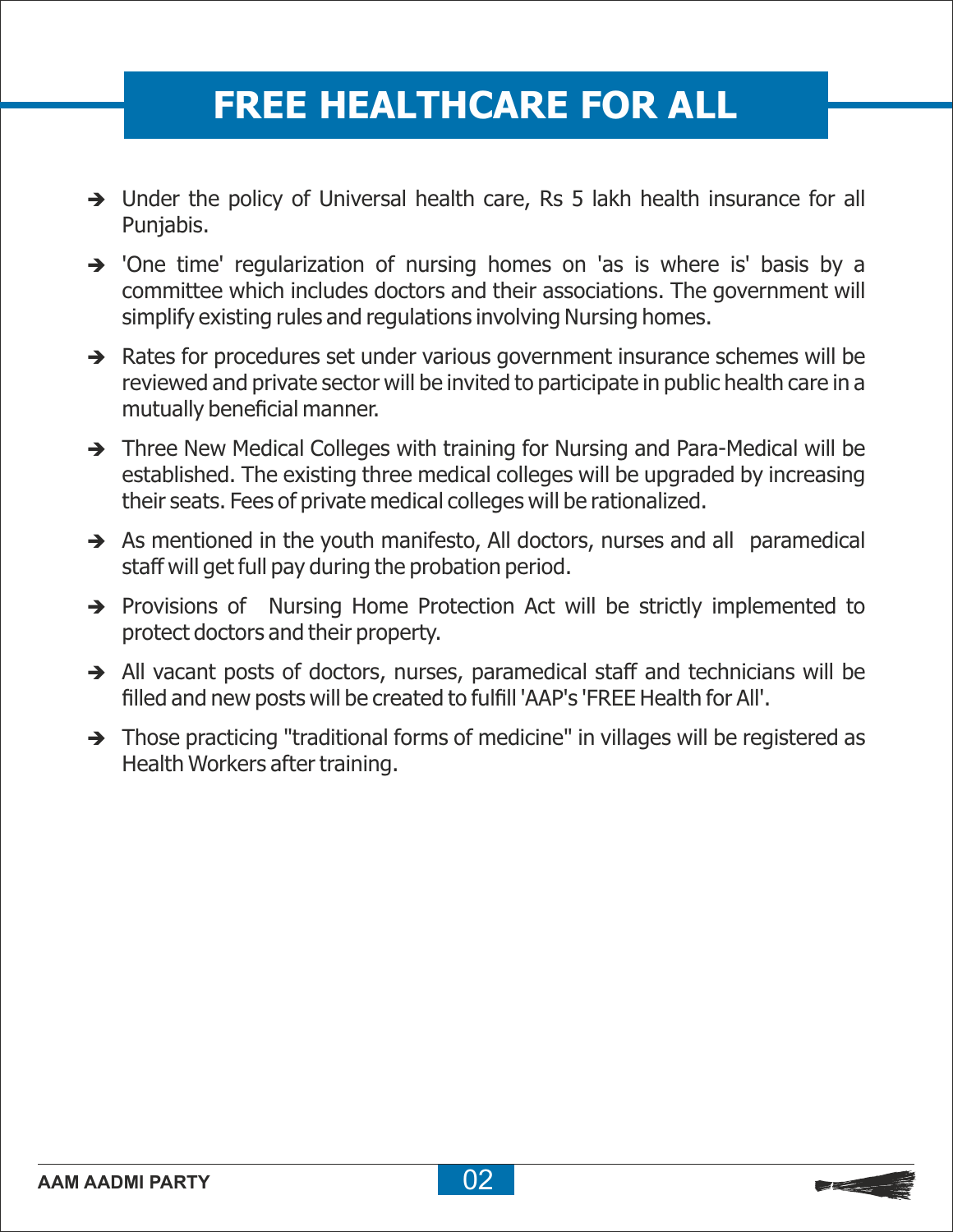### **EMPLOYMENT**

- $\rightarrow$  Make Punjab corruption-free and restore faith of the industry in the credibility of State and its Government. AAP government will launch a massive drive to root out corruption from all levels of administration and restore the credibility of the Government of Punjab and the prestige of State of Punjab as the pre-eminent destination for setting up businesses, industry and trade. To this end, the anticorruption investigation and enforcement wings of the government including the Lokayukt shall be given greater powers and autonomy so that Punjab becomes a corruption-free State.
- $\rightarrow$  25 lakh jobs and employment opportunities will be created in next five years. Our endeavour is to make the Punjab youth 'job creators' instead of 'job seekers'. The AAP Government will create employment and entrepreneurship opportunities in both rural and urban areas.
- $\rightarrow$  Entrepreneurship and Skilling Centres (ESC) in every block. AAP Government will set up 147 Entrepreneurship and Skilling Centers, one in each block. Special emphasis will be on Agriculture and Allied industries i.e. Food Processing, Dairy Farming, Horticulture, Maize & Cotton related Industries etc.
- $\rightarrow$  Punjab Launch Pad Hubs (Incubators) in 10 major cities of Punjab. Incubation Centres called Punjab Launch Pads will be set up in 10 major cities of Punjab namely Mohali, Batala, Pathankot, Ludhiana, Patiala, Jalandhar, Bathinda, Hoshiarpur, Ferozepur and Amritsar. This will help the youth of Punjab to turn their dreams of becoming innovators and entrepreneurs into reality with access to technology, infrastructure, finance, industry mentors and market opportunities being provided at the Launch Pads.
- $\rightarrow$  Foreign Employment Youth Board with 5 branches in Jalandhar, Amritsar, Mohali, Ludhiana and Sangrur will be created to advise and train youth for foreign jobs in collaboration with embassies and missions of foreign countries. The board will also set up training institutes to help the youth prepare for tests like IELTS, PTE, etc.
- è Punjab Overseas Employment Corporation Punjab Overseas Employment Corporation will be set up to promote employment of Punjab youth overseas. This will work in conjunction with the Foreign Employment Youth Board.
- → Kanshi Ram Youth Skill University in Doaba region. A Skill University called the

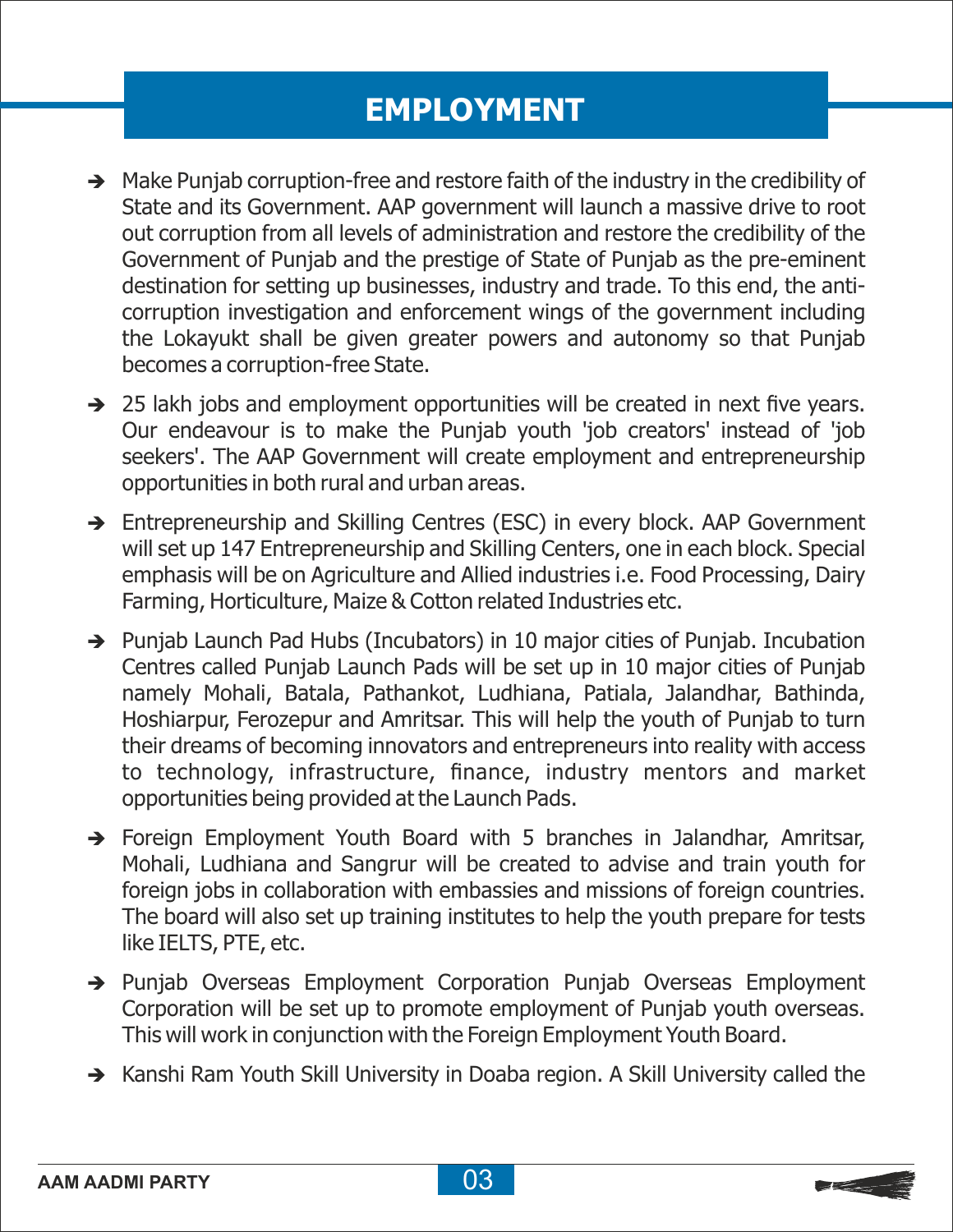### **EMPLOYMENT**

'Kanshi Ram Youth Skill University' will be set up in Doaba Region, with two regional campuses in Malwa and Majha. The university will conduct advanced studies in skill development and train the trainers who will run skilling programs in Punjab.

- $\rightarrow$  Free Wi-fi hot-spots in all villages, cities and government colleges. Free Wi-fi hot-spots will be created in all villages, cities and government colleges. This will provide connectivity to hundreds of thousands of youth in both rural and urban areas.
- $\rightarrow$  Abolition of Mafia Raj. AAP Government will root out the mafia raj from government contracts. No MP, MLA, Minister and their direct relatives will be eligible for government contracts. Youth will be preferred for the award of government contracts. The existing system wherein Thekas of all kinds, be it liquor vends, sand and bajri contracts, parking lots, canteens or transport permits are cornered by the cartels controlled by either political houses directly or by their proxies, will be dismantled. A high level probe will be ordered to look into all previous allotments and alteration in the policies for unlawful gains at the cost of the state exchequer.
- → Mata Gujri Training Academy for Girls Mata Gujri Training Academy for Girls will be opened to equip girls for recruitment into state and central police forces, BSF and paramilitary forces. This will be the first of its kind of academy to train and educate the young women of Punjab to enter the police and paramilitary forces. AAP believes that only strong women make a strong nation.
- $\rightarrow$  Creation of Micro Finance Industry The AAP Government will create micro finance industry on a large scale. State Finance Corporation will be revived and through appropriate regulatory framework an enabling environment for private micro finance players shall be created.
- $\rightarrow$  Abolition of Application Fee There will be no application fee for applying to government jobs (currently fees range from Rs.500/- to Rs.3000/-). Job Qualifying Exam Centers will also be created in every district headquarter to make them easily accessible to job seekers from far flung areas. Interviews will be abolished and selection to be purely on academic merit to root out sifarish and graft.
- $\rightarrow$  Full Pay during Probation Period The Aam Aadmi Party will stop the current

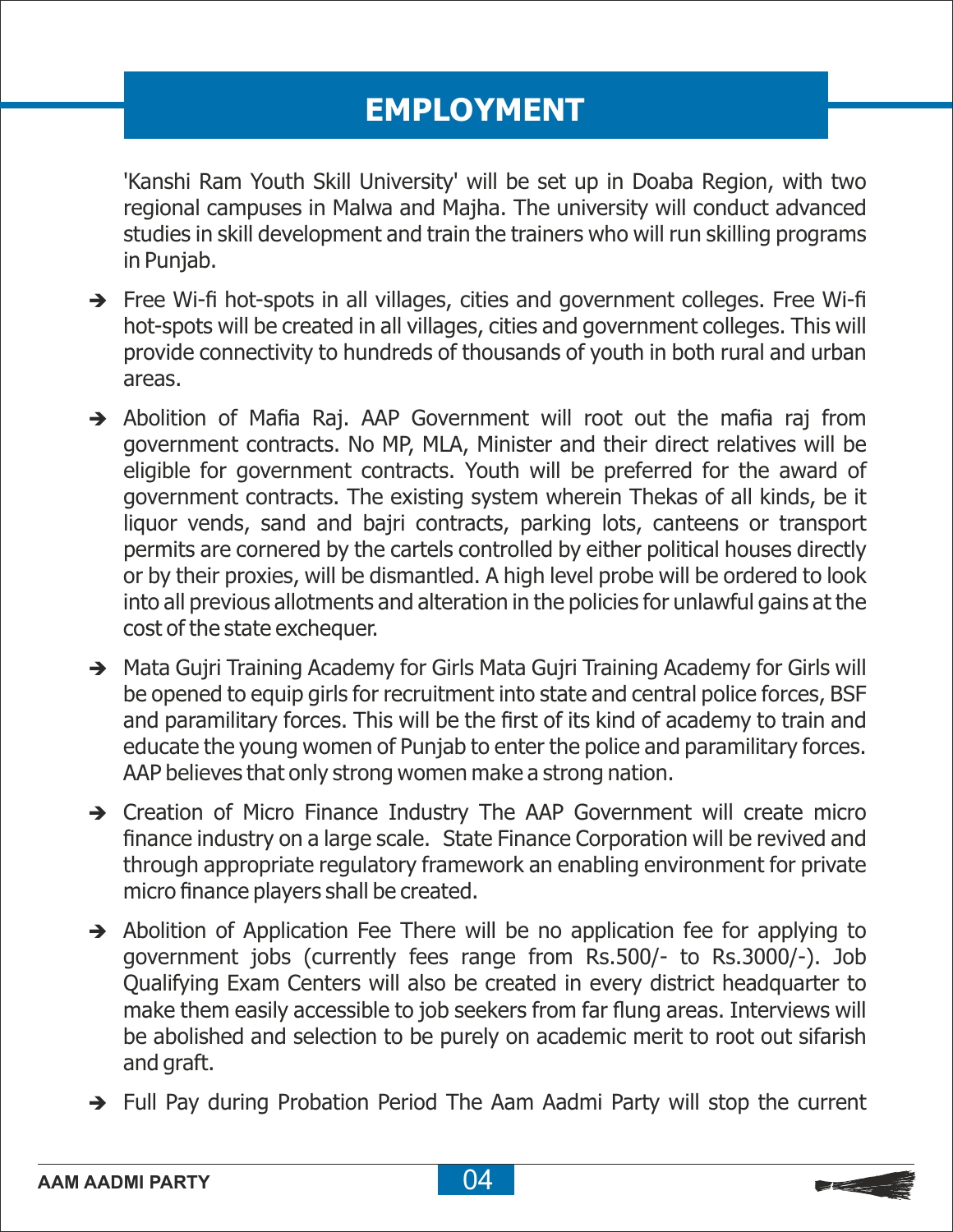### **EMPLOYMENT**

system of employing doctors, teachers and other professionals in government services on basic pay only. Employment will be as per grade pay and probation period will be rolled back to the earlier system of two years. In addition, 1.25 lakh vacant government jobs will be filled up.

 $\rightarrow$  Demands of Unemployed Youth to be considered Demands of all youth organizations who have requisite skills but have been forced to go on agitational path because of government's unjust and erroneous policies, will be considered.

### **ANTI-DRUGS CAMPAIGN**

- $\rightarrow$  Drugs Supply Chain will be annihilated within one month Drugs Supply Chain will be annihilated within one month of forming the government. The process of rehabilitation of drug victims will start immediately in order to produce significant results within 6 months. A special Drug Task Force to be created within Punjab Police at State and district levels to crackdown on sale and supply of drugs and high level investigation will be launched to investigate the involvement of politicians and police officers in drug trade. Guilty will be sent to jail and their properties confiscated.
- $\rightarrow$  False cases foisted on the people of Punjab by the Akali Dal-BJP to be withdraw All politically motivated and false cases including fabricated NDPS cases will be withdrawn. Action will be taken against guilty policemen and politicians for implicating the youth of Punjab in false cases.
- → Round the Clock Anti-Drug Toll-Free Number. A round the clock anti-drug tollfree number will be started where people may sting and report on drug dealers to the government. This will make every person of Punjab an anti-drug dealer inspector and put fear in the drug supply chain.
- → Special Law to give Life Imprisonment till Death for Guilty Drug Dealers Special law will be enacted to give life imprisonment till death for drug dealers after being found guilty. Assets of all such convicts would be seized and auctioned.
- $\rightarrow$  Facilitate post-treatment rehabilitation of drug users. Facilitate post-treatment rehabilitation of drug users to prevent relapse which is a major challenge.

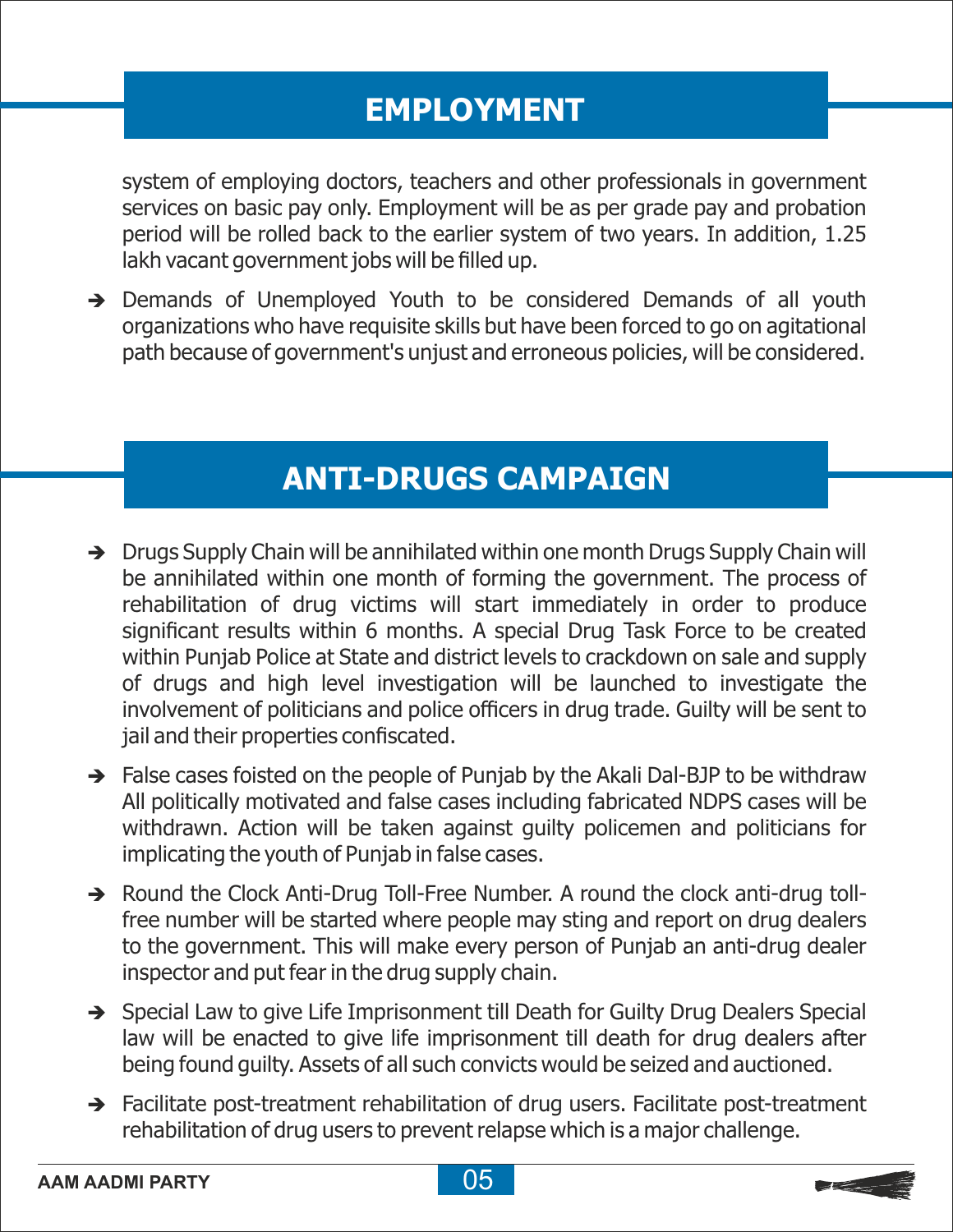#### **ANTI-DRUGS CAMPAIGN**

- $\Rightarrow$  Trade and Industry will be incentivized in different ways to encourage it to give jobs to rehabilitated drug addicts. This step aims to bring victims of the drug trade back into the mainstream and enable them to lead a normal life.
- $\Rightarrow$  All drug rehabilitated victims after due treatment will be guaranteed admissions in government educational institutions and sport academies, according to their eligibility.
- $\rightarrow$  Free De-Addiction Treatment in all Government De-Addiction and Rehabilitation Centres. Free de-addiction treatment will be provided in all government deaddiction and rehabilitation centres. Methods of de-addiction in all government and private de-addiction centres will regulated and standardized. There will also be a cap on the fees charged by private de-addiction and rehabilitation centres.
- è Trained Psychiatrists to be Appointed. Trained Psychiatrists required for rehabilitation of drug addicts will be hired to man all drug rehabilitation centres.
- $\rightarrow$  Local Body and Panchayat Election Candidates to Compulsorily Sign a Drug Free Affidavit. All candidates contesting Local Body and Panchayat elections will have to compulsorily sign an affidavit declaring themselves to be drug free. We will also campaign for appropriate changes in the Representation of People's Act (Central Government legislation) to make it mandatory for the assembly and parliamentary election candidates to also sign similar affidavits.
- Random Mandatory Drug Tests for Election Candidates at the Time of Filing Nominations. Random mandatory drug tests of blood and urine samples for election candidates will be conducted at the time of filing of nominations in the presence of DC and CMO of the district so that elected representatives lead by example in creating a statewide anti-addiction temperament and environment.
- A Modern Pendu Sehat Clinic in Every Village. Every village will have a modern Pendu Sehat Clinic, with availability of a doctor, free medicines and free of charge diagnostic tests.
- → "School of Addiction Studies" to be Set Up. A "School of Addiction Studies" will be set up which would award bachelors and masters in addiction studies to about 150 students a year. This would be a first in Asia and will be modelled on the lines of Hazeldon Graduate School of Addiction Studies, USA.

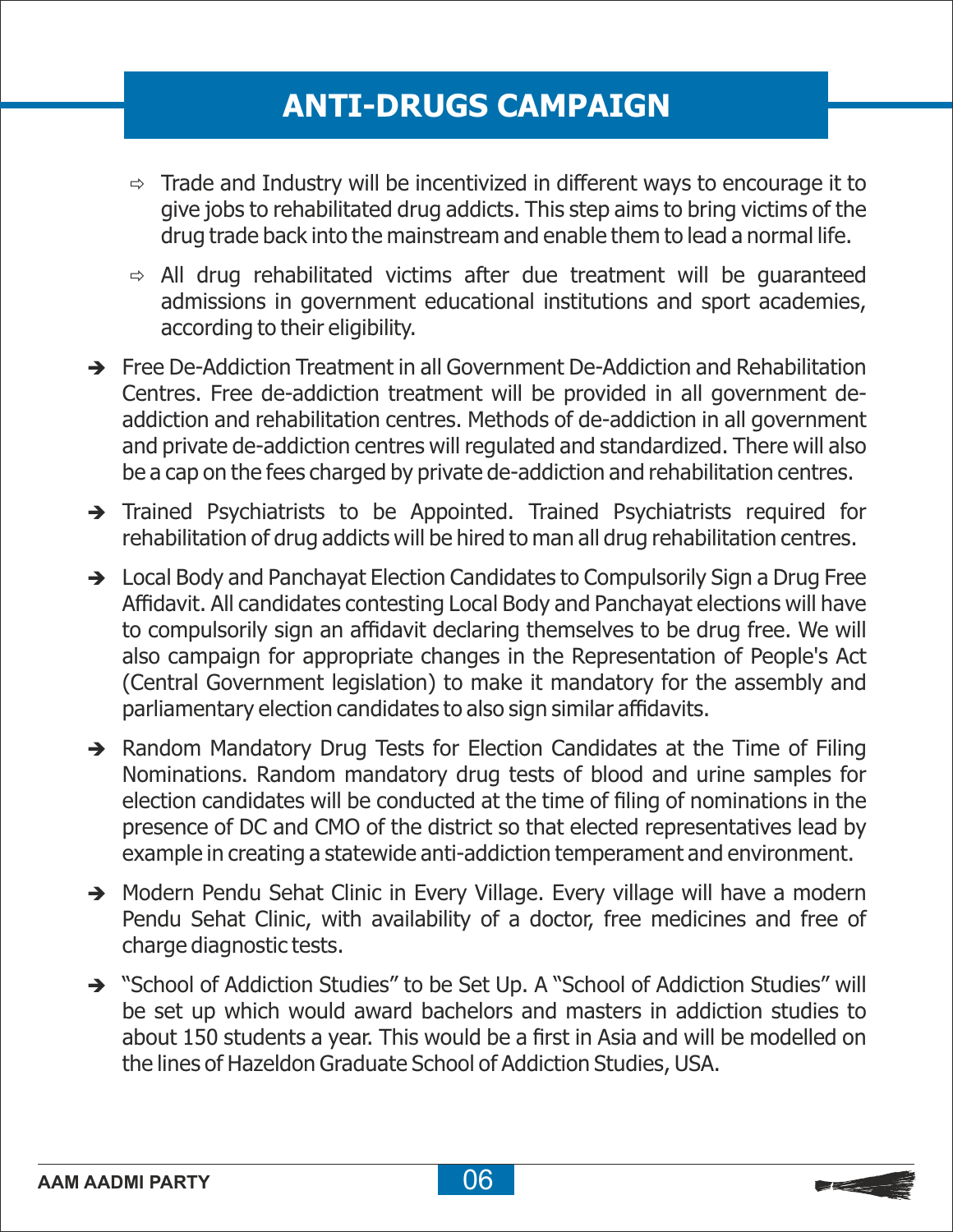### **EDUCATION**

- $\rightarrow$  Education will be the Top-Most Priority. Education will be the top-most priority of the AAP government. AAP will make a substantial increase in Education Budget, on the lines of AAP's Delhi model.
- A Make all Government Educational Institutions better than Private Counterparts. We are committed to making all government educational institutions - schools, colleges & Universities - better than private counterparts in infrastructure and teaching quality. The Aam Aadmi Party wishes to make government schools and colleges the first choice of students and parents.
- Free Bus Travel Facility for Students. Free bus travel facility for all school and college students will be provided. Students will be given 'Sikhia Card' to avail this facility. For college-going students, the government will run buses with CCTV Cameras.
- $\rightarrow$  Exclusive bus services for girls and women students will be started.

### **SCHOOL EDUCATION**

- → CCTV cameras in every Government School. CCTV cameras will be installed in government schools so that the parents can monitor their wards while at school at any point of time.
- → Free Laptops on Admission to 9th Class. On admission to 9th class, students will be given free laptops at the beginning of the session, under the Chief Minister's Student Benefit Scheme.
- → 29,000 Vacant Posts of School Teachers to be Filled. All 29,000 vacant posts of school teachers in primary, middle and secondary schools will be filled up.
- $\rightarrow$  Every Primary School to have at least 5 Teachers. Every primary school in the state will have at least 5 teachers - one teacher each for English, Punjabi, Hindi, Maths and Physical Education, instead of the current single or two teacher schools.
- è Introduce Skill Development from Class 9 onwards. Skill Development and Career Counselling will be introduced in government schools from class 9 onwards.

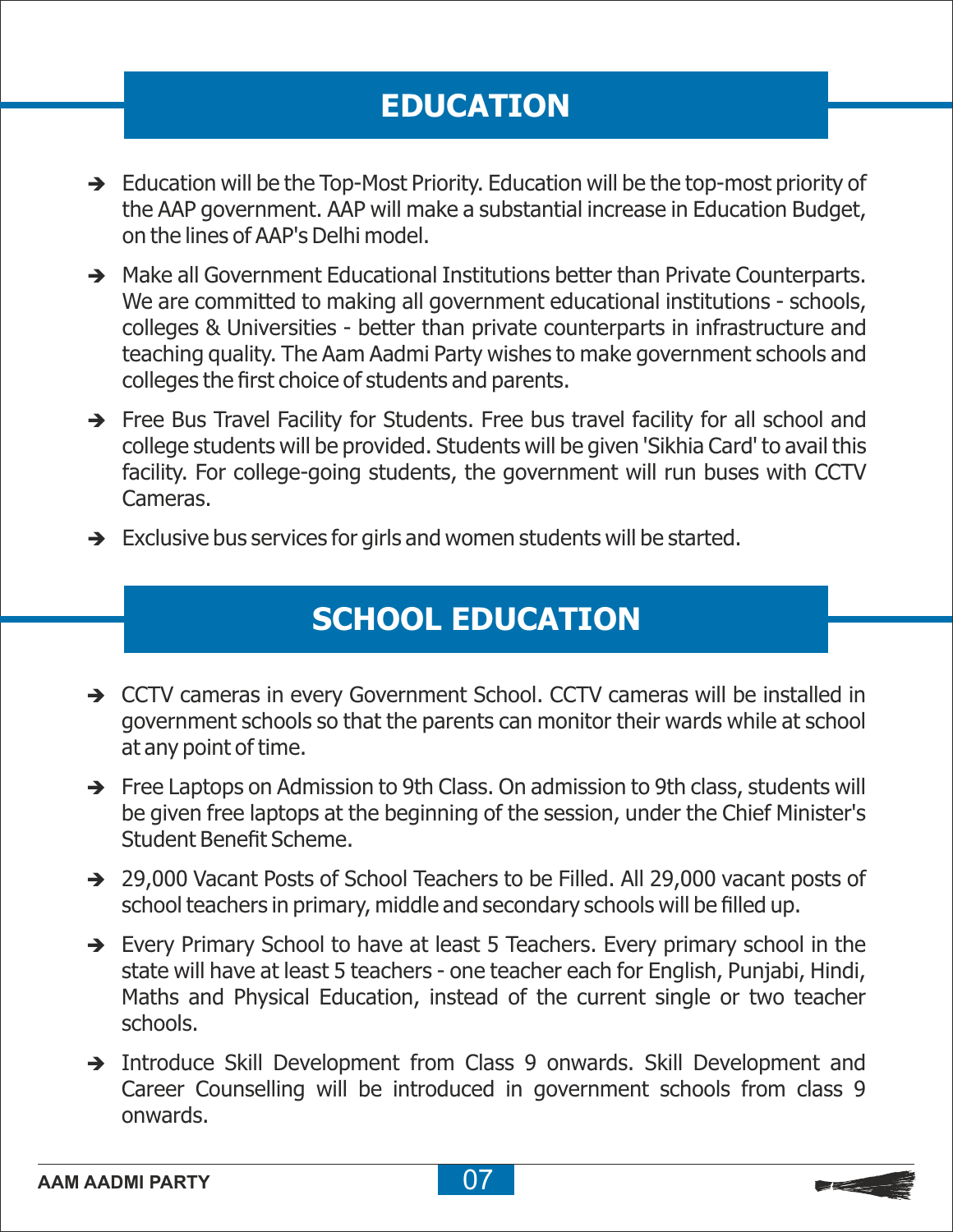#### **SCHOOL EDUCATION**

- è Higher Education Scholarship Scheme for Meritorious Girls. In addition to the existing schemes, Higher Education Scholarship Scheme for meritorious girls, passing class 10 with distinction (above 85 per cent), will be provided up to the level of post graduation.
- $\rightarrow$  Teachers will be Empowered and Tasked only for Teaching. Teachers will be empowered and tasked only for teaching so that they can give their best to the students. No other government work will be given to them. Estate Managers will be appointed in all government schools for administrative and other jobs like provision of clean drinking water and toilets, maintenance of playground, working lights and fans etc. A total of 3861 Estate Managers - one for five schools - will be appointed.
- è Annual Audit of all Private Education Institutions. All private education institutions in Punjab will have a mandatory annual audit for greater transparency in their functioning. Private schools will be disciplined and a stop will be put on the arbitrary and unreasonable fee hike.
- $\rightarrow$  Facilities for Differently-Abled Children. Buildings of educational institutions will be made friendly towards "differently-abled children". Admission to such children will NOT be denied, unless a doctor certifies otherwise.
- Complete Modernization of the Syllabi of the Punjab School Education Board with special focus on exposure to trade and industry will be done so that education becomes job and market oriented.
- All High Schools to have Hi-Tech Computer Labs All High and Senior Secondary Schools will have fully equipped computer labs.
- Curb the Exploitation of Private School Teachers. Our government will enact a law to end exploitation of teachers in many non-government schools to ensure quality teaching in private schools too.

#### **HIGHER EDUCATION**

 $\rightarrow$  Higher Education Guarantee Scheme. To ensure that no child is deprived of higher education for want of money, AAP will introduce Higher Education Guarantee Scheme on the Delhi pattern to provide education loans up to Rs 10 lakhs against government guarantee. Only confirmed admission in a college would be needed to avail the loan.



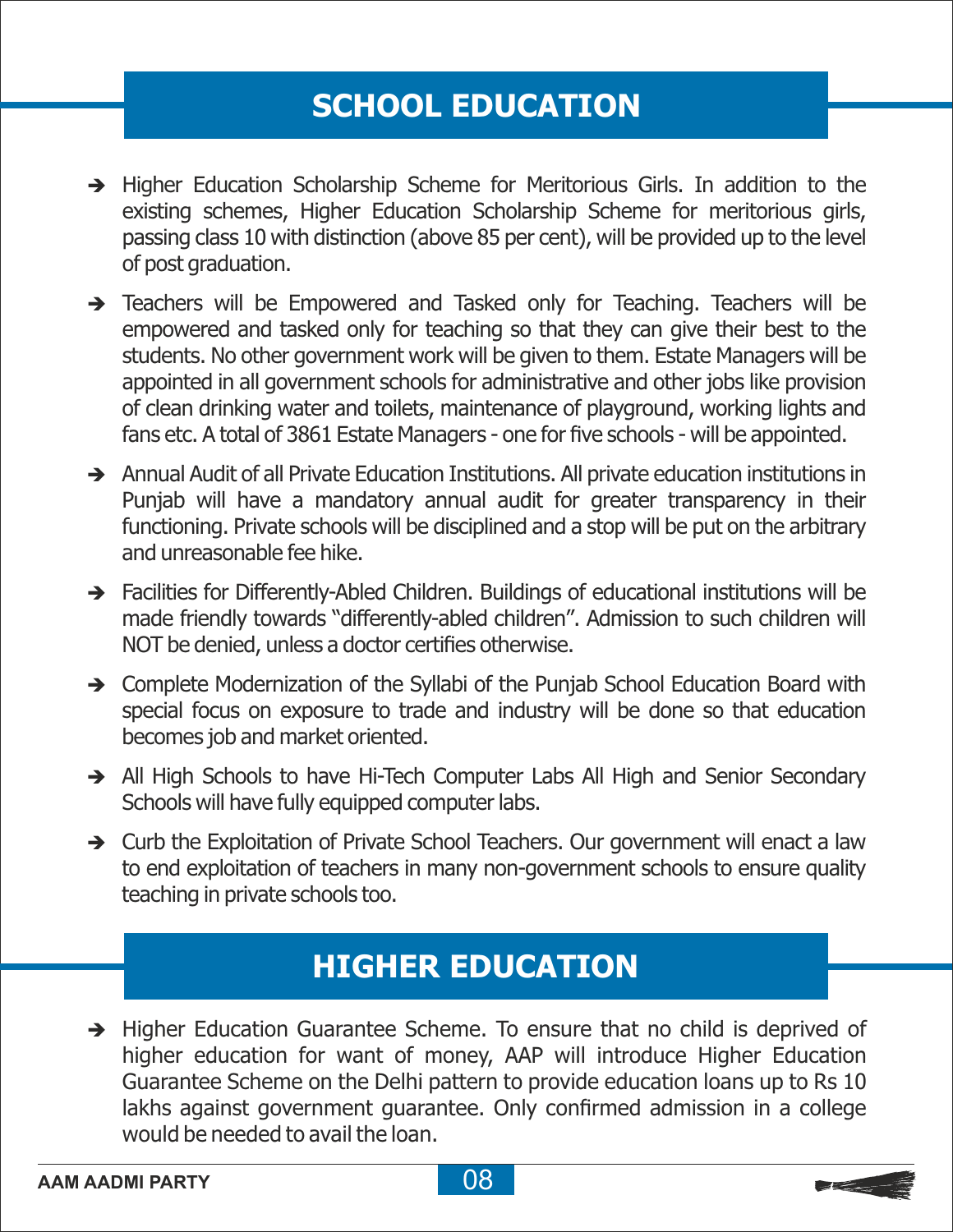### **HIGHER EDUCATION**

- Eminence to Genuine Educationalists. Appointment of all Vice Chancellors, Professor and Lecturers will be depoliticized and jobs given to eminent educationalists.
- $\rightarrow$  Residential Hostels for Students and Working Professionals
- $\rightarrow$  New Colleges to be set up:
	- $\Rightarrow$  Three New Medical Colleges with training for Nursing and Para-Medical will be established. The existing three medical colleges will be upgraded by increasing their seats.
	- $\Rightarrow$  The government will establish two new Rural Institutes of Higher Learning (Engineering/ Management) – purely for rural students, in addition to the one in Talwandi Sabo. These will be in partnership with NRIs and a Corpus will be created for their smooth running. These will be set up in Gurdaspur and Ferozepur.
	- $\Rightarrow$  Two new Degree Colleges in Barnala and Pathankot.
	- $\Rightarrow$  One Hospitality and Hotel Management College to be opened in Ludhiana.
	- $\Rightarrow$  An Institute for Film and Media will be established in Mohali to cater to the increasing interest of Punjabi youth in film and television industry.
- Revision in Curriculum of Professional Education Institutes. Curriculum of engineering and technology colleges in Punjab will be revised to match international standards. Curriculum of all Management, Pharma and B.Ed colleges will also be restructured.
- → Working of Constituent Colleges. All Constituent Colleges working under various Universities in Punjab will be taken over and run as government colleges.

#### **SPORTS**

- → "Punjab Olympic Mission" and Mass Sports Movement "Punjab Olympic Mission" to be launched in 2017, to motivate and encourage Punjab sportspersons to earn laurels for the state.
	- $\Rightarrow$  Towards this end, 500 talented sports students will be identified from schools each year. They will be adopted by the State and provided world

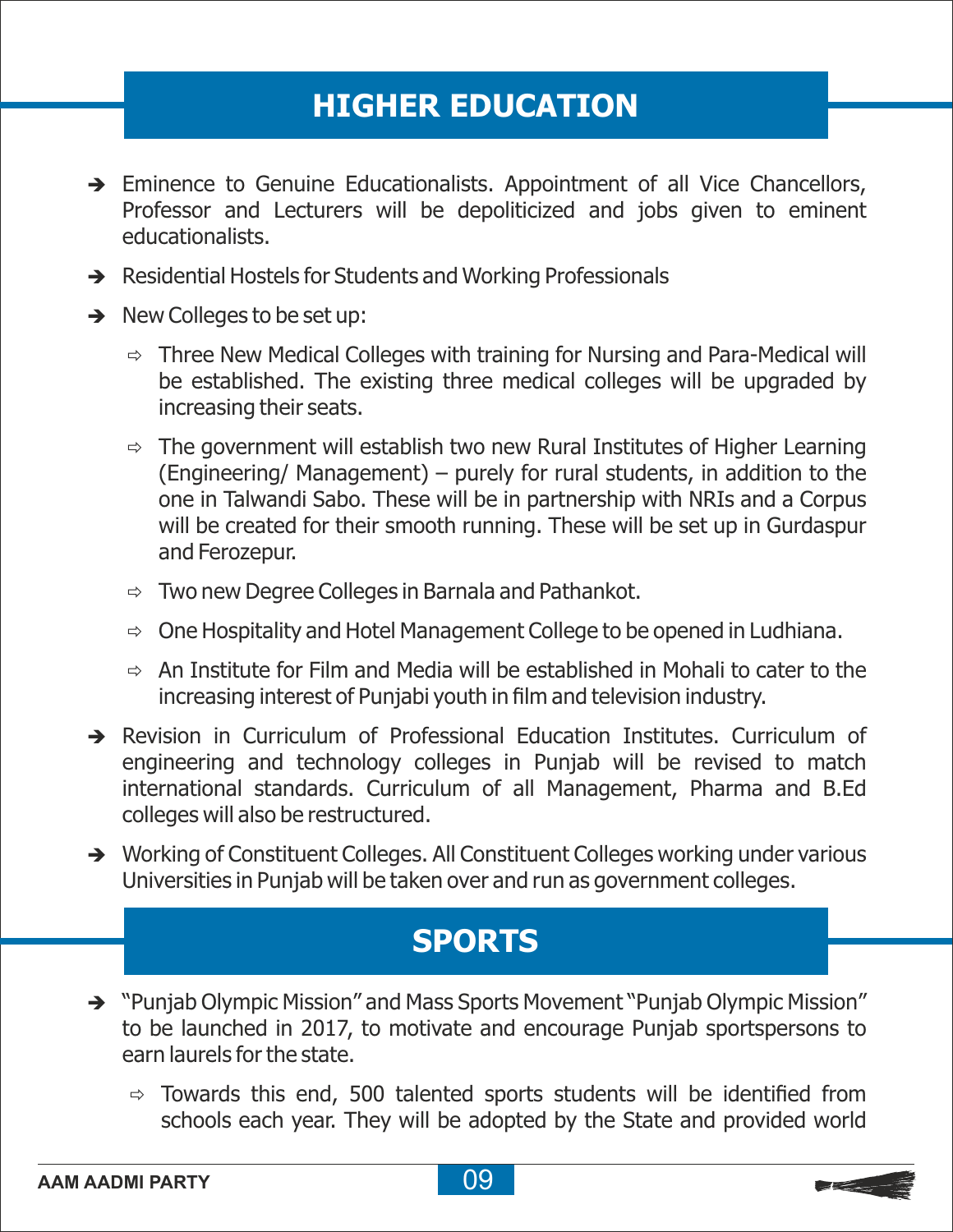### **SPORTS**

class training and other facilities free of cost (specialized coaching, diet, equipment etc) throughout their sporting career.

- $\Rightarrow$  Sports facilities will be created in each school, college, village and city for competitive and recreational sports.
- $\Rightarrow$  To kick-start the sports movement, league matches will be held and coaches will be made available at all levels from block upwards.
- Budget for Sports will be increased. Budget for Sports will be increased substantially.
- Reward for Medal Winners to be increased. Prize Money for excellence in international and national events, including Olympics, will be made better than any other Indian state. For Olympic winners of gold, silver and bronze medals, prize money will be hiked to Rs 5, 4 and 3 crores respectively, instead of Rs 1 crore, 50 lakh and 25 lakh currently. Additionally, requisite increase of prize money for all other competitions, including participation in national games, will be done.

| S.No. | Competition      | Reward (Gold) |             | Reward (Silver)   Reward (Bronze) |
|-------|------------------|---------------|-------------|-----------------------------------|
|       | Olympics         | 5 crore       | 4 crores    | 3 crores                          |
|       | Asian            | 3 crore       | 2 crores    | 1 crore                           |
|       | Commonwealth     | 1 crore       | 0.75 crores | 0.50 crores                       |
| 4     | World Cup (4 yr) | 1 crore       | 0.75 crores | 0.50 crores                       |

è Establish Sports University. AAP will establish a Sports University with international sports facilities. Three Sports Colleges - one each in every region (Majha, Malwa & Doaba) – will be set up. In addition to the existing two sports schools in Doaba and Malwa regions, one more sports school will be set up in the Majha region.

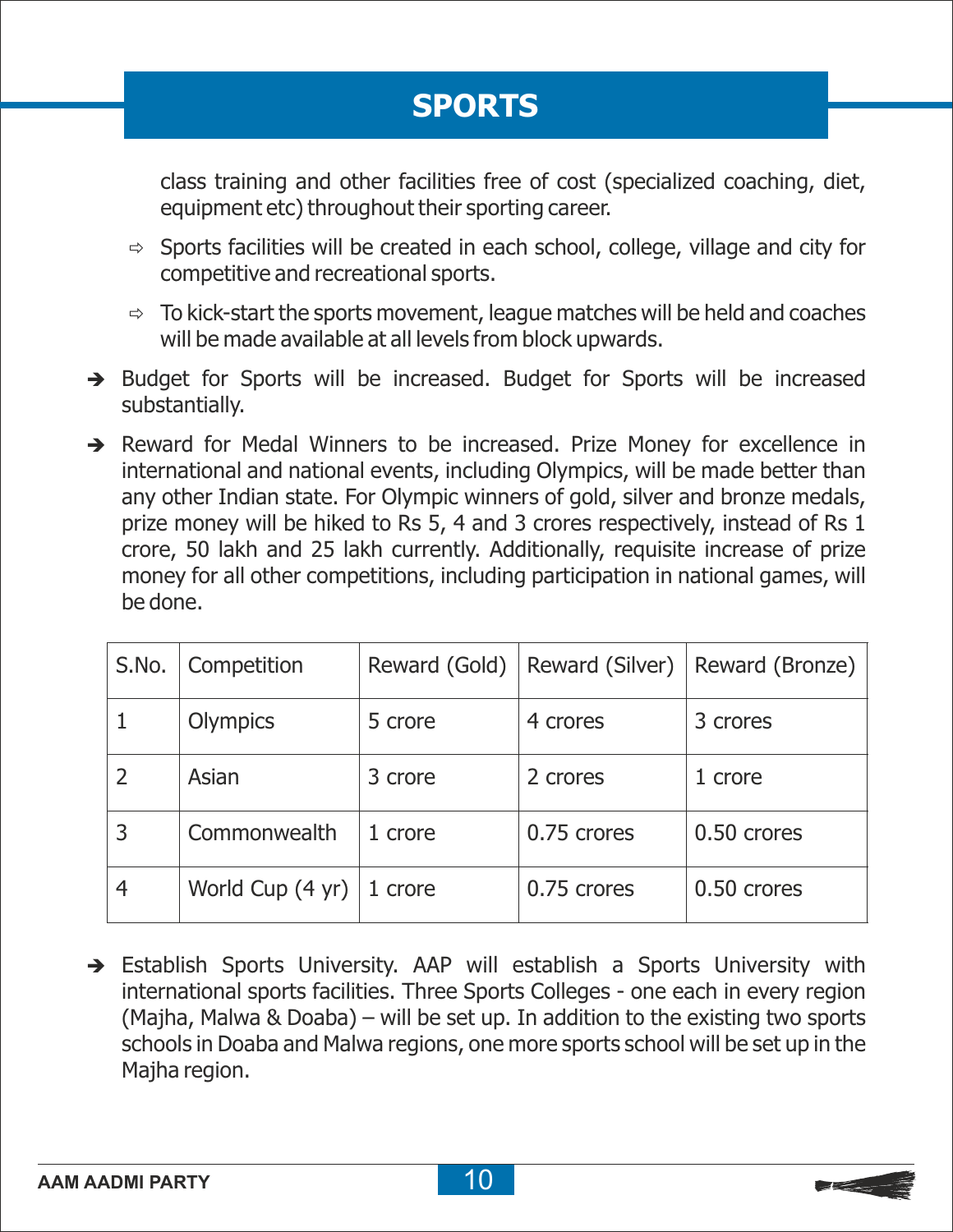- $\rightarrow$  Re-enactment of the Sir Chhotu Ram Act of 1934 (Moneylenders' Debt).
	- $\Rightarrow$  Under no circumstances will the sum of interest payable exceed the principal amount.
	- $\Rightarrow$  All debts where a farmer has paid a sum twice the amount of the principal shall be deemed to be wholly discharged.
	- $\Rightarrow$  Every property mortgaged by a debtor whose debt is deemed to be discharged shall stand released.
	- $\Rightarrow$  No indebted farmer shall be dispossessed of his Land Holdings & House.
	- $\Rightarrow$  The interest rate payable on the debt shall be "Bank Base Rate Plus 1 per cent."
	- $\Rightarrow$  All loans, big or small, shall be covered under the Act.
	- $\Rightarrow$  All private moneylenders shall be registered; borrowers shall be issued passbooks.
- $\rightarrow$  Loan "Waive Off Plan" For Bank Debts.
	- $\Rightarrow$  Loans of Poor Farmers & Farm Labourers will be waived off; Loans of SCs and BCs will also be waived off.
	- $\Rightarrow$  Interest on Loans of Other Farmers will be waived off.
	- $\Rightarrow$  Punjab Farmers to be Debt Free by December 2018.
	- $\Rightarrow$  No coercive recovery proceedings against farmers will be launched till December 2018 when they will be debt free.
	- $\Rightarrow$  A Bank Debt Settlement Committee will be formed to work out the modalities of the "Waive Off Plan". The Committee will negotiate with banks in order to bring parity of Farmers with Corporate Houses for purpose of settlement of loans.
- Making up Crop Loss: Compensation of Rs 20,000 per acre for crop loss due to drought, floods, pest attack, unseasonal rain, etc.; In the event of crop failure, Farm Labourers shall be given a compensation of Rs 10,000 for every month of loss of work.

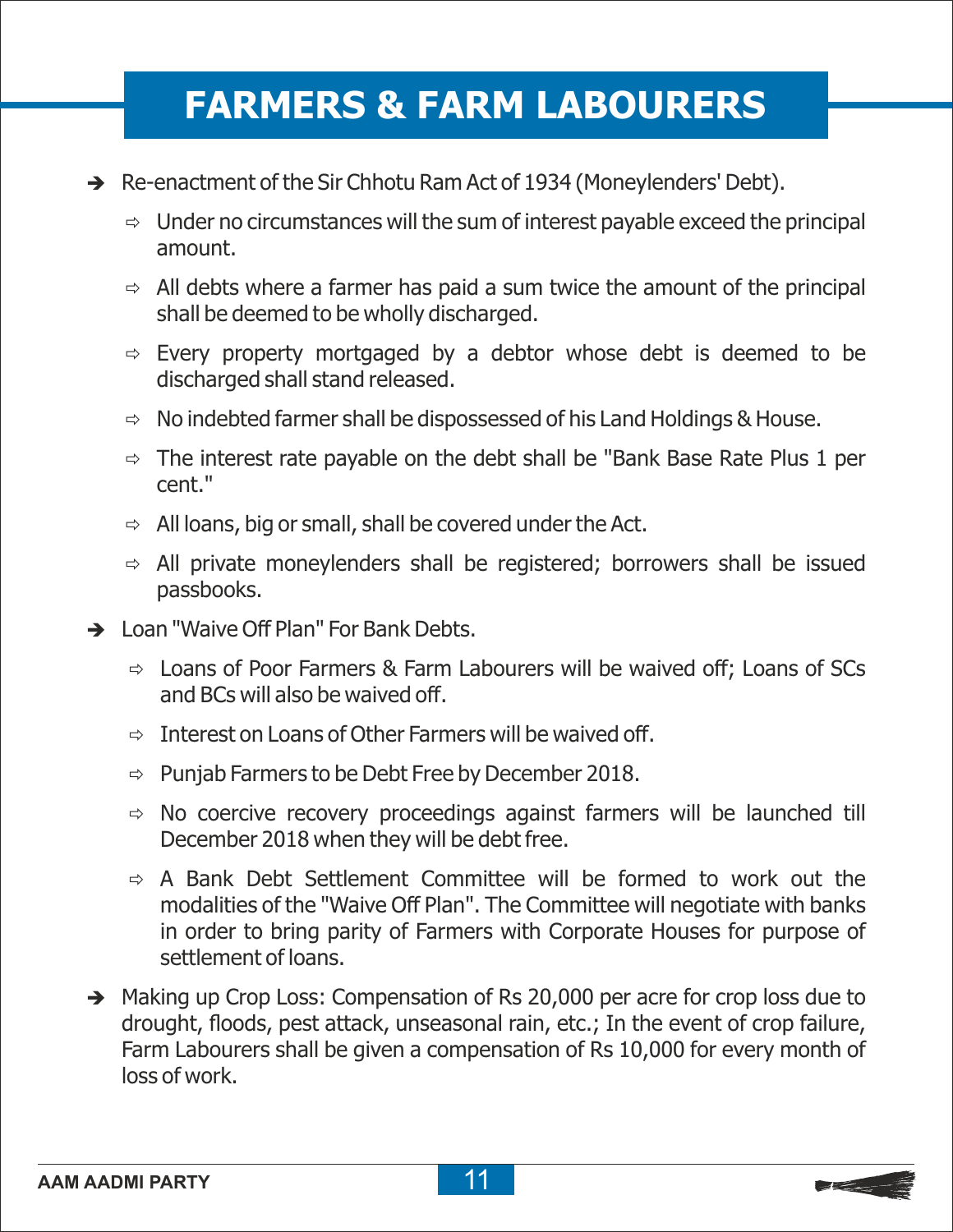- → Proper Crop Price: Minimum Support Price of "Cost plus 50 percent" & Full Implementation of Swaminathan Commission Report on crop pricing by December 2020.
- $\rightarrow$  Return of SYL Land: Re-registration of Land acquired for the Satluj Yamuna Link (SYL) Canal by Congress and Shiromani Akali Dal governments earlier, in the name of original owners; Set-Up Water Regulatory Authority to protect and conserve the water of Punjab.
- $\rightarrow$  Instant Crop Payment: Lifting of farm produce within 24-hours after reaching Mandi and full payment to farmers within 72 hours of the purchase.
- $\rightarrow$  12-Hour Power for Farmers: It will be ensured that farmers get 12-hours of Free Electricity for farming - no electricity bills on "motors".
- $\rightarrow$  Shagan at Birth & Wedding: Shagan of Rs 51,000 within one week of wedding of the daughter of a Farmer/ Farm Labour; Shagan deposit of Rs 21,000 in a bank account in the name of a newly born daughter born to a Farmer/ Farm Labour.
- è Free Medical Facilities: Modern "Pind Sehat Clinic" (Village Clinic) in every village; Free Medical Treatment in Govt. hospitals & cashless treatment up to Rs 5 Lakh per year in private hospitals for every farmer, farm labourer & his family; All diagnostic tests, medicines and complete treatment shall be free at Pind Sehat Clinics and Government Hospitals for Farmers and Farm Labour.
- $\rightarrow$  Education Loans for children: Collateral-free education loan of Rs 10 lakh for children of Farmers and Farm Labourers.
- Jail for Corrupt Akali Ministers: High-level and time-bound Inquiries will be initiated against Agriculture Minister, Tota Singh, Food & Civil Supplies Minister, Adesh Pratap Singh Kairon, Revenue Minister, Bikram Singh Majithia, Rural Developments and Panchayats Minister, Sikandar Singh Maluka and others, besides their cahoots who allegedly amassed properties and diverted money from schemes/ grants earmarked for farmers; Such properties will be confiscated and the guilty jailed in accordance with the law.
- Canal Water: Revival of Canal System in the State, besides construction, of canals in areas deprived so far, including Kandi belt; Irrigation Department will be made free of Corruption.
- $\rightarrow$  Diversification Push:
	- $\Rightarrow$  Tax-free Holiday for Agri-units: The mainstay of the diversification



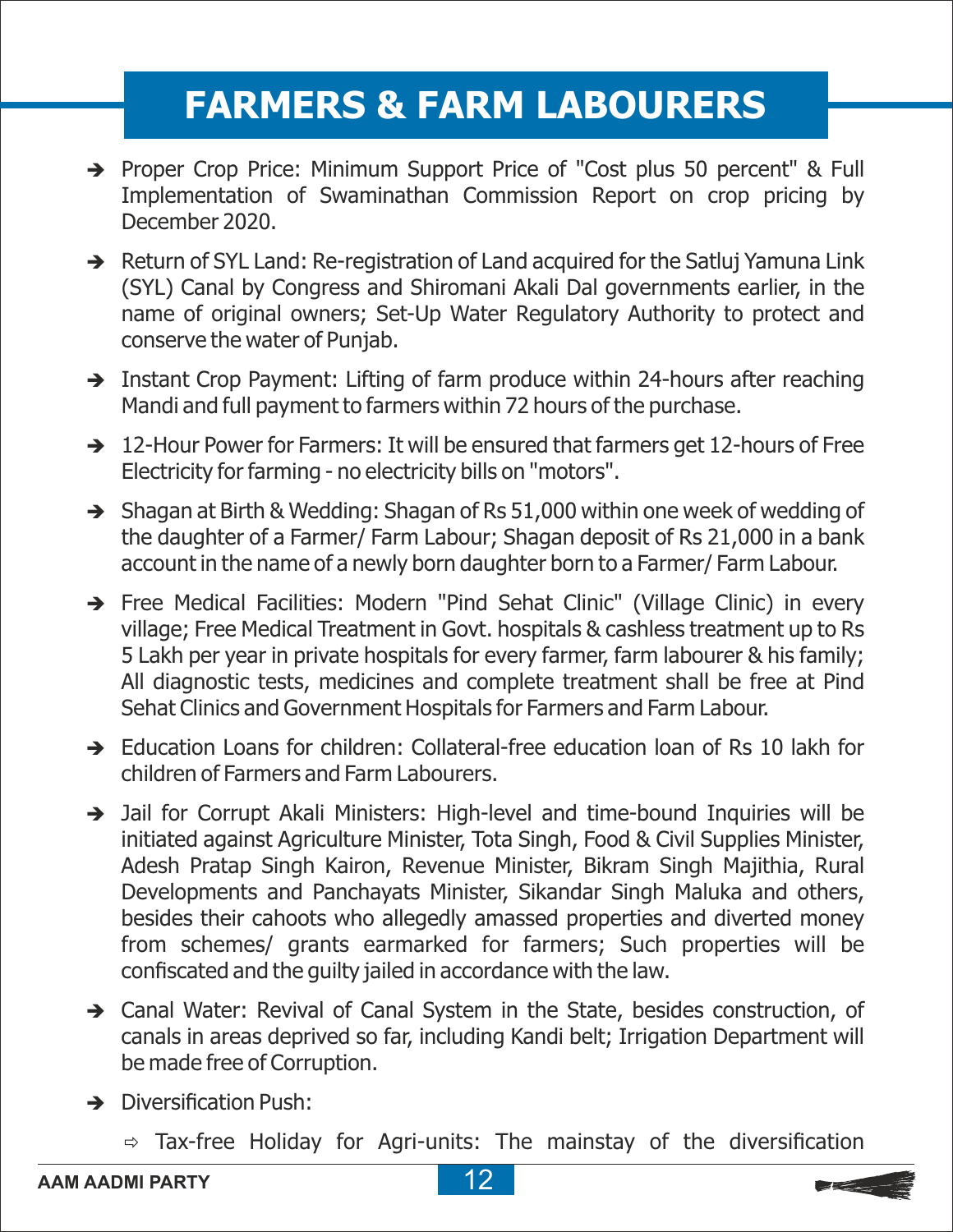programme will be setting up of clusters of Agro-industrial units in specific areas which will get a 10-Year Tax Holiday, interest free loans for units employing at least 80 per cent work force from Punjab. Requisite Marketing Infrastructure for Agro-industrial produce will be established.

- $\Rightarrow$  Price Assurance: To promote diversification differential amount between MSP and market rate for Maize, Basmati and Pulses (Dals) shall be paid to farmers.
- → Govt. Warehouses: Modern Cold Chain Infrastructure in all 20 major Fruit & Vegetable Markets; Government-run cold storages in all 22 districts.
- $\rightarrow$  Agri Export: To provide a big boost to agriculture exports, State-of-the-art Perishable Cargo Centres will be established at International Airports at Amritsar and Mohali.
- → Farmer Problems & Awareness: Free wi-fi in every village to give farmers latest information & knowledge. All vacant posts of Agriculture and Horticulture Development Officers, besides Soil Conservation Officers will be filled up; "Kisan Mittar" will be appointed in each village to disseminate agriculturerelated information to farmers.
- A Revival of Sugarcane: Modernization and Expansion of nine Cooperative Sugar Mills; remunerative price for sugarcane; all farmer arrears will be cleared; henceforth payments to sugarcane farmers within 7 days.
- $\rightarrow$  Boosting Cooperative Movement: Cooperative Societies will be freed from political interference; there will be independent auditing of Cooperative Societies; Incentives to successful multi-purpose societies; Increase in plant and machinery subsidy for Farmers Cooperative Societies from 40 to 60 percent.
- $\rightarrow$  Farmer Litigation: Fast Track Courts to dispose of all pending land related litigations of farmers within 2 years; all false cases lodged against farmers and farm labourers by the SAD-BJP Government shall be withdrawn; revenue teams in each village to deal with partition ("takseem") of agricultural land between heirs in time-bound manner. Use of technology for accurate mapping of all agricultural land.
- $\rightarrow$  Crackdown on spurious products: Life Imprisonment for those involved in manufacture & sale of spurious pesticides, insecticides & spurious milk and their properties shall be confiscated.



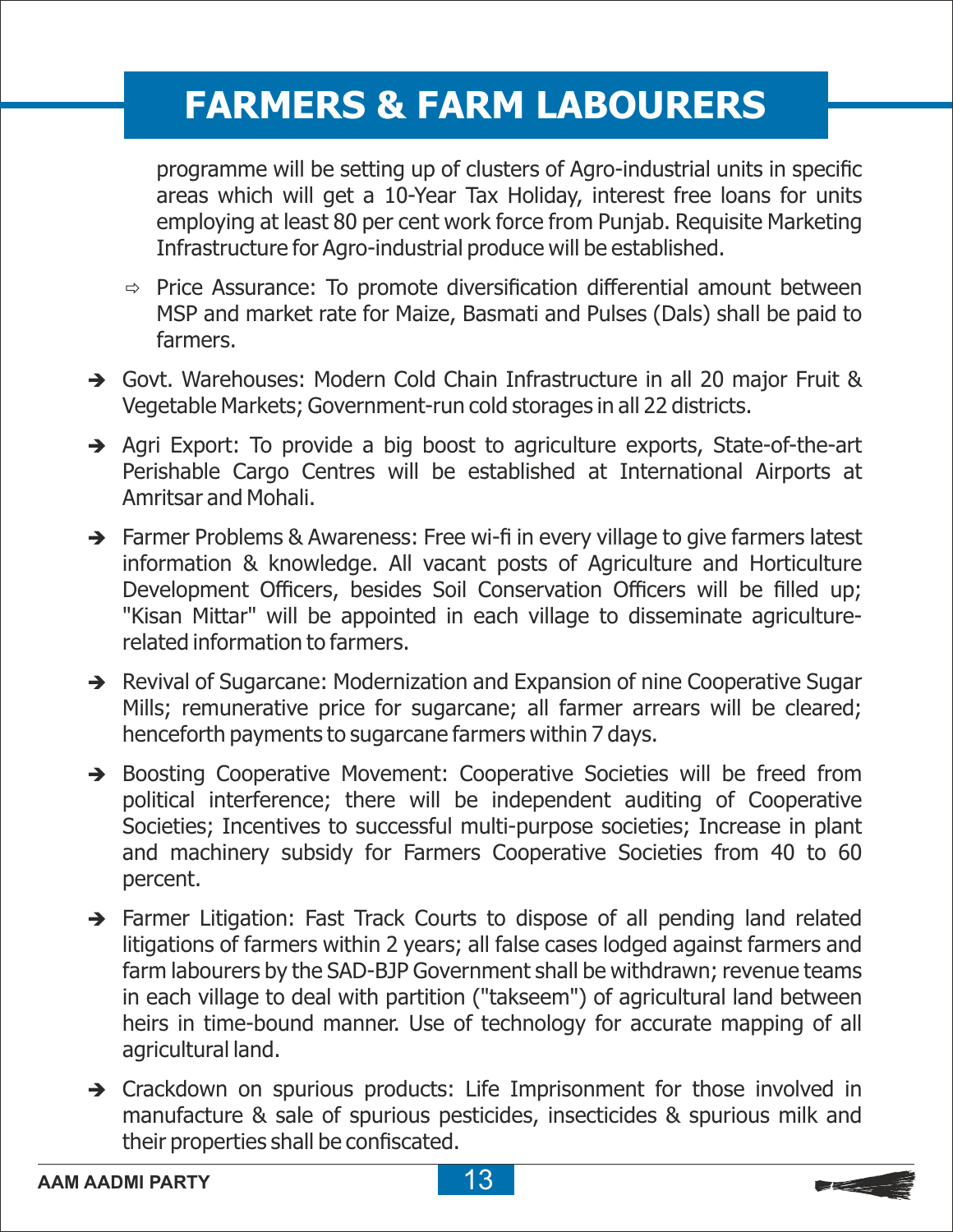- $\rightarrow$  Farmer Suicides: Rs 5 lakh and a Government job for every eligible adult member of the families affected by farmer suicides in the past 10 years.
- è Private push to Markets: Large scale private investment in Markets and Processing Centres in every district where farmers will sell their produce; rural entrepreneurs shall get same benefits as industrial & IT Start-ups.
- $\rightarrow$  Best Price for Farmer: APMC Act shall be amended to allow farmers to sell their produce to buyers & markets of their choice in and outside the state.
- A Realistic Pension: Old Age Pension shall be increased from Rs 500 to Rs 2000.
- $\rightarrow$  Atta Dal for more: A total of 10 lakh more families shall be covered under Atta Dal Scheme.
- $\rightarrow$  Punjab will be declared a Dairy State: 25,000 new dairy farms through various incentives like Interest free loans & subsidised electricity; Inter-state movement of cattle for dairy and agricultural purposes will be facilitated and certification of such cattle will be done only by veterinary doctors; State Milk Pricing Board shall be set-up; free veterinary treatment for cattle at govt hospitals.
- $\rightarrow$  Farm Labs: To ensure best productivity, testing facilities will be provided to farmers.
	- $\Rightarrow$  Laboratories will be established at block level for free testing of test agricultural soil, seeds and insecticides.
	- $\Rightarrow$  Two Food Testing Laboratories to be established in the state.
- $\rightarrow$  Border Areas: Compensation of Rs 10, 000 per acre for land beyond the fence on IB; settle all arrears of compensation.
- $\rightarrow$  Wild Animal Menace: Subsidy for fencing to farms affected by wild animals in Kandi Belt.
- $\rightarrow$  Loans to landless: Collateral free loan of Rs 2 lakhs for landless labourers to start business activity.
- → Stray Cattle Shelters: Village Panchayats/ Gram Sabhas will be provided grants to set up Stray Cattle Shelters to deal with the menace of stray animals. Such Shelters will be incentivised to set up bio-gas plants for use by the villagers.

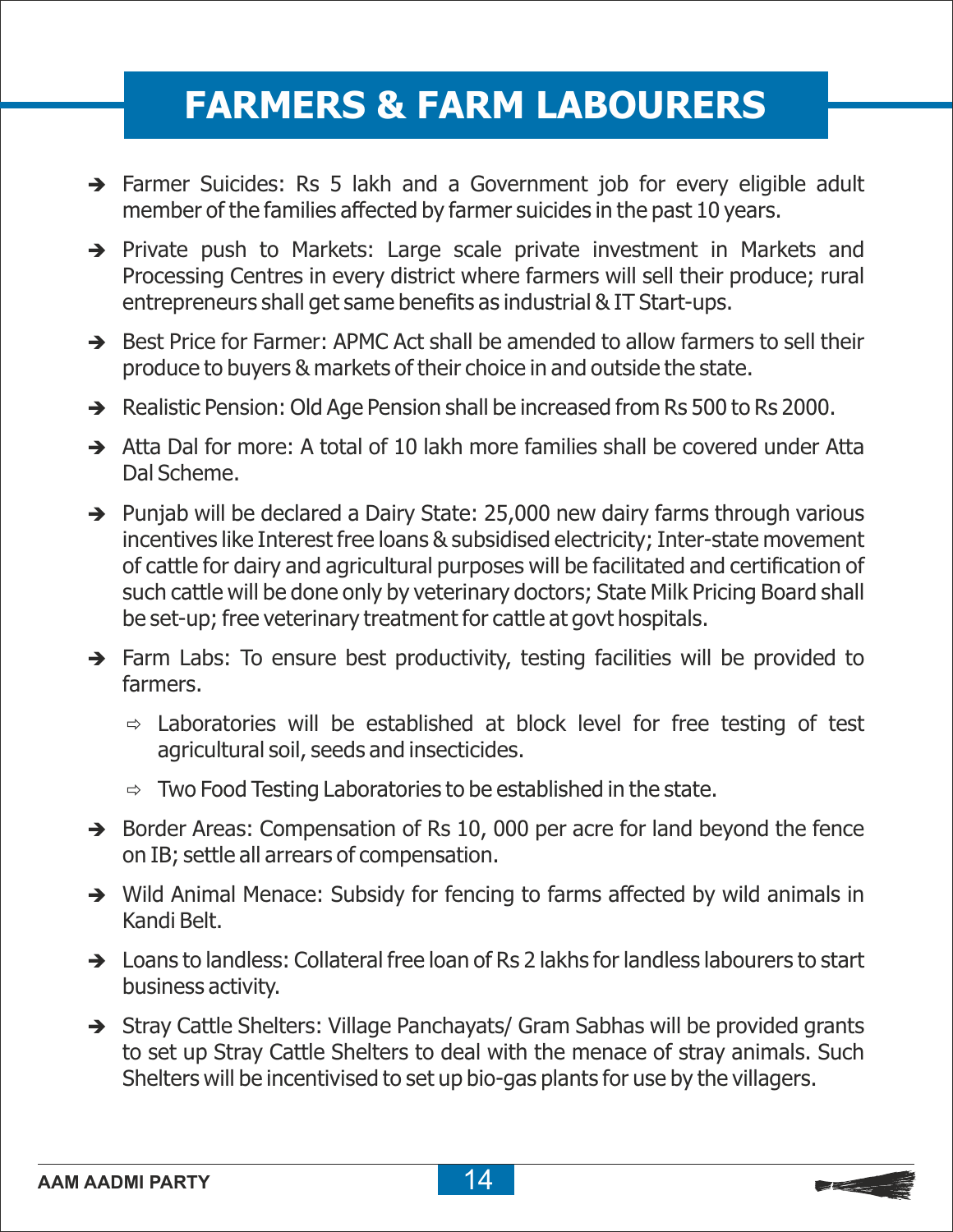### **TRADE & INDUSTRY**

- $\rightarrow$  Trade, industry and transport sectors will be made corruption free. "Inspector Raj" and "Raid Raj" will be eliminated. No "Goonda Tax" to be allowed. Selfcertification regime for all NOCs and consents in businesses.
- $\rightarrow$  Tax regime will be simplified and transparent. VAT and other taxes will be reduced on Delhi pattern. In five years, Punjab will have the lowest tax rate. One time settlement of pending tax related cases. VAT refund to be expedited.
- $\rightarrow$  Workable and responsive Single Window System for approvals and clearances for all types of industry including real estate. Special impetus to new industry, including IT.
- → Revival of sick units in Mandi Gobindgarh, Ludhiana, Jalandhar, Amritsar, Batala, Pathankot, Nangal, Bathinda and all other industrial towns will be ensured in a time-bound manner through a series of measures, including two-year tax holiday. Special package to bring back industry that fled the state.
- $\rightarrow$  To kickstart industrial revival, un-utilised lands in under-developed Industrial Estates, Growth Centres and Focal Points will be allotted to industry at affordable rates and/ or lease.
- $\rightarrow$  Electricity Tariff will be substantially reduced by nailing corruption and enabling optimum efficiency of systems. Anti-Punjab Power Agreements with private plants will be reviewed and those responsible for burdening the people of the state will be punished.
- $\rightarrow$  A new industrial township with special incentives will be developed in Ropar to kickstart state-of-the-art environment-friendly IT and other industry to generate employment in the backward Kandi belt adjoining Himachal Pradesh.
- $\rightarrow$  Unauthorised colonies to be regularised, provided all basic facilities including sewerage within a mandated period. Real Estate sector to be be revived by a series of incentives, review of stamp duty, EDC, CLU, and other charges.
- $\rightarrow$  A comprehensive real estate policy will review distortion of master plans and revive the housing sector in consultation with all stakeholders. Uniformity in regulations and coordination between all government development agencies, like PUDA, GLADA, GMADA, Improvement Trusts, Municipal Corporations etc. will be ensured.

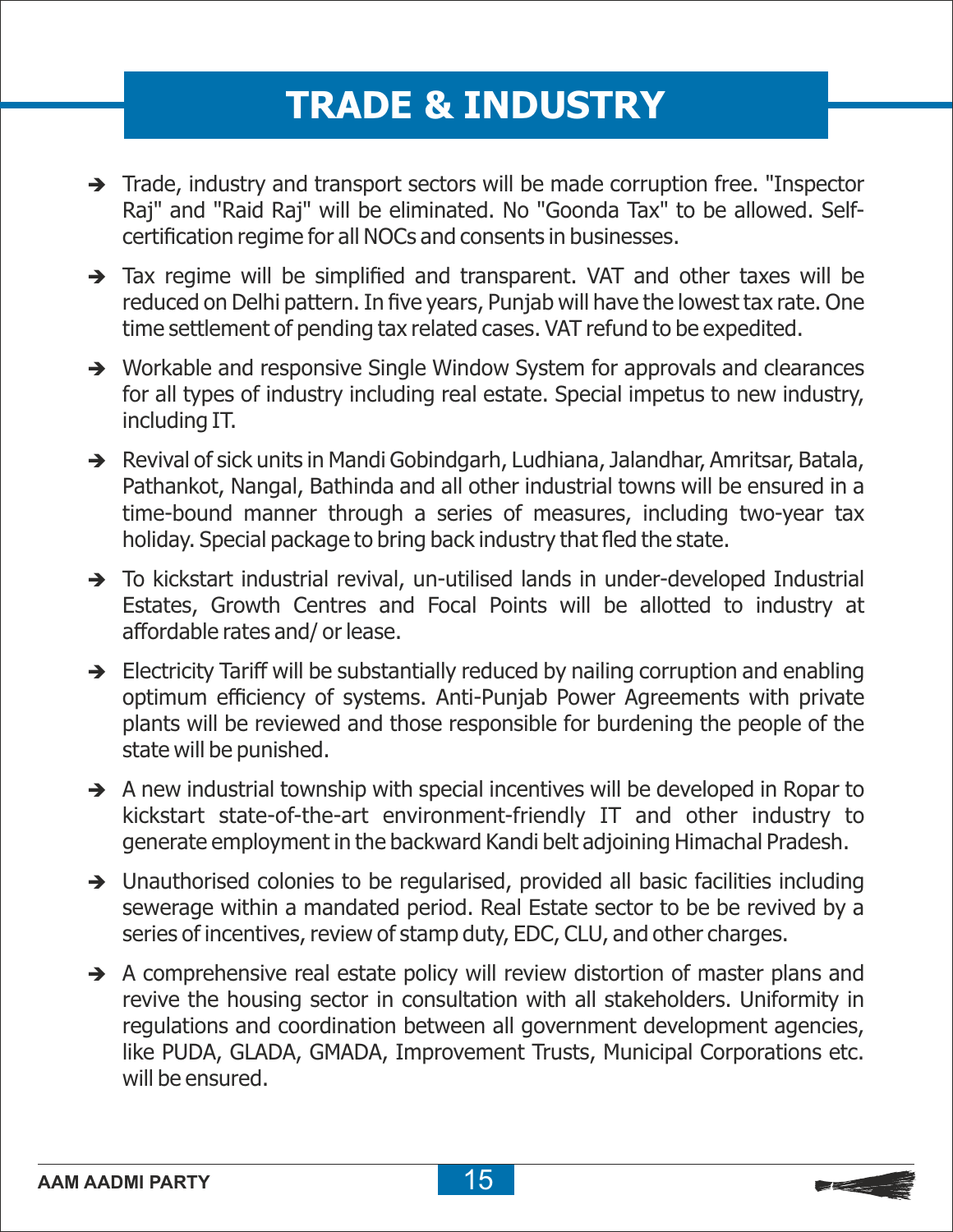### **TRADE & INDUSTRY**

- $\rightarrow$  Elimination of Reta-Bajri Mafia in Punjab; mining licences to young entrepreneurs. SIT to unearth collection of "Goonda Tax" through Akali-BJP & Congress collusion.
- $\rightarrow$  A 10-year tax Holiday for Agro-based food processing and other industry. Interest free loans for agro-units employing at least 80 per cent work force from Punjab. Units in rural areas related to food processing, dairy products, maize and cotton etc set up by local entrepreneurs will be given incentives.
- > Transport sector will be depoliticised. AAP government will snatch bus permits from Badals, top politicians of the SAD-BJP, Congress and others who have procured them through fraudulent means and give them to unemployed youth, ex-servicemen, handicapped persons, terrorist victims, and victims of 1984 anti-Sikh violence.
- $\rightarrow$  Trucking will be freed of corruption and harassment by DTOs and Police through unnecessary checking of vehicles will cease within two weeks of forming the government. Control of politicians in truck unions will be ended. Issuance of HTV and taxi permits in all districts instead of just Muktsar Sahib as of now.
- → Heavy "Toll Tax" charged by private companies in collusion with Akali–BJP, Congress politicians will be investigated, reviewed and rationalised. No toll plazas on roads other than highways. Will press for removal of all toll plazas of NHAI on Jalandhar-Amritsar and Ropar-Anandpur Sahib section due to their status as holy cities in accordance with the Centre's policy to remove selective toll plazas.
- $\rightarrow$  Liquor mafia will be dismantled and replaced with an alternate system that provides equal opportunity and generates employment. Control of politicians and their henchmen will be ended in the liquor business.
- $\rightarrow$  Five-year tax holiday for Women to encourage women entrepreneurs.
- $\rightarrow$  Small retailers will be protected from FDI in retail and mega malls. A "special cell" will look into complaints of harassment of and extortion from rice sheller owners, artiyas, jewellers, and small retailers by food inspectors, police, taxation officials etc.
- $\rightarrow$  Religious, heritage and industrial tourism will be encouraged with liberal tax incentives to hotels and related industry. Exhibition halls will be set up in Ludhiana, Jalandhar, Amritsar and Patiala in PPP-model.

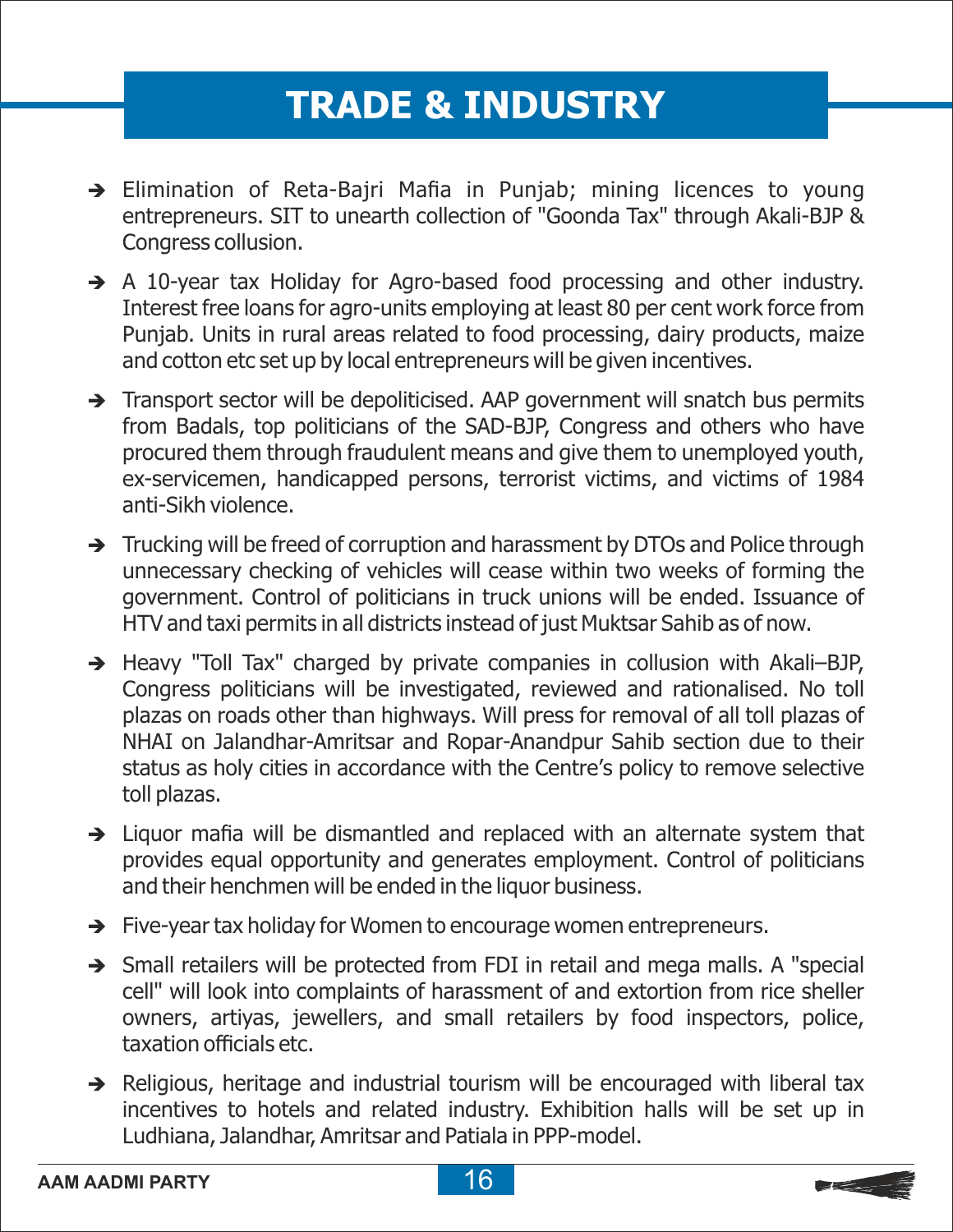### **TRADE & INDUSTRY**

- $\rightarrow$  Social security for tax-paying small and medium businessmen and traders who suffer losses and face insolvency.
- While there will be zero-toleration on food adulteration, systems will be put in place to check unfair harassment of retailers. Testing laboratories for food safety will be set up in all districts.
- $\rightarrow$  In order to end harassment of "rehriwalas" and "fariwallahs", spaces will be earmarked in every city for creation of "rehri" markets and week-end flea markets.

### **DALITS**

- $\rightarrow$  Houses for all Dalits : A low cost housing scheme for dalits to ensure that all members of the community have a pucca house. Registration of all kutcha and pucca houses of Dalits to enable them to take loans and other benefits including compensation for damage due to natural calamities.
- $\rightarrow$  Auction of village common land reserved for dalits to influential persons of other castes by proxy will be stopped and illegal control by people of other castes will be freed. Land will be given to cooperative societies of dalits formed for this purpose. Wherever people do not opt for a cooperative society a five-member committee of dalits in each village will approve the auction. Government tubewells will be made on village common land reserved for Dalits and there will be a provision in cooperative societies to provide free use of tractors and implements for cultivating these lands.
- The Punjab Scheduled Caste Commission will be empowered, strengthened and expanded to ensure that grievances of dalits are taken seriously and discrimination of any kind against Dalits is punished. This includes making dalits work extra hours, exploitation in grant of pension or other benefits due to political affili- ation, not giving them minimum wages, etc. The Commission will have one dalit representative from each district.
- è A special cell will be created to monitor proper implementation of Post Matric

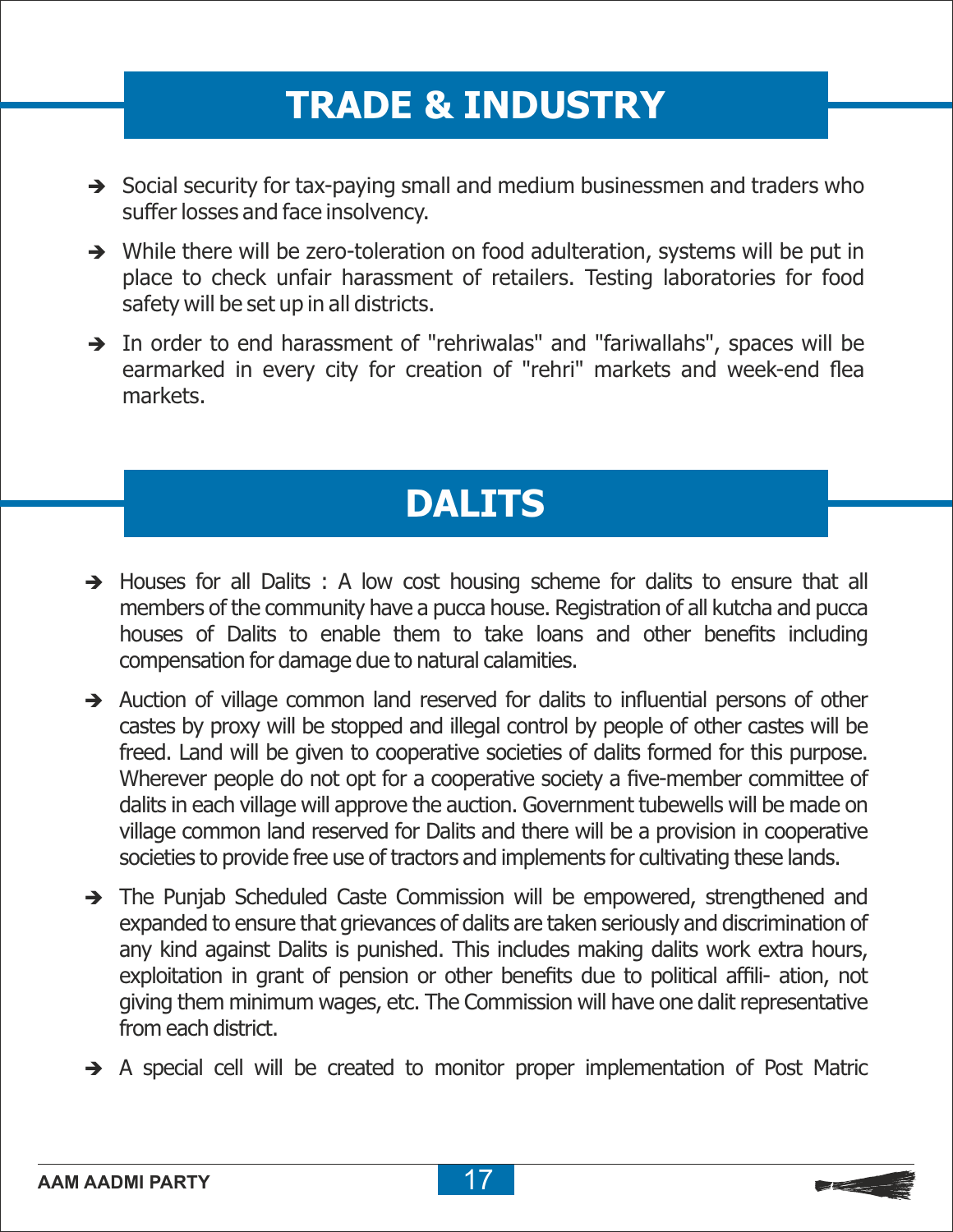### **DALITS**

Scholarship scheme, and there will be a time bound enquiry to identify those who have looted money meant for Dalits under the scheme and to punish the guilty.

- è A special SIT will fix responsibility and recommend exemplary punishment for atrocities and false cases registered against Dalits in last five years.
- $\rightarrow$  Backlog of job vacancies for Dalits will be cleared. A committee will be formed in each department to identify and fill the vacancies.
- $\rightarrow$  Collateral free loan of Rs 2 lakhs will be given to start small businesses or village based enterprises to enable poor members of the community to earn a dignified living.
- $\rightarrow$  It will be made mandatory for all educational institutions, government and private offices and NGOs to have a complaint office to deal with discrimination against Dalits. Special Dalit committees in every block to inform people of benefits available for them and to register complaints of corruption and harassment by government staff responsible for delivery of welfare schemes.
- $\rightarrow$  In the event of crop failure, farm labourers shall be given a compensation of Rs 10,000 for every month of loss of work. Job cards under MGNREGA will be made on priority for Dalits and more work areas will be identified for the scheme.
- $\rightarrow$  Amount under Shagun scheme will be increased to Rs 51,000. Old age pen- sion, widow pension and handicapped pension will be increased from Rs 500 to Rs 2000. Everyone will be eligible for old age pension at the age of 58 years.
- è Modern Pind Sehat Clinic in every village. Every village will have a modern Pind Sehat Clinic with availability of doctor, free medicines and free of charge diagnostic tests as provided in Delhi by AAP Government. Rs 5 lakh health insur- ance scheme will be introduced.
- $\rightarrow$  The AAP government will have a Social Security Scheme for all Dalits.
- $\rightarrow$  Higher education guarantee scheme. To ensure that no child is deprived of higher education for want of money, the AAP will introduce Higher Education Guarantee Scheme on Delhi pattern to provide education loans up to Rs 10 lakh against government guarantee. Only confirmed admission in a college would be needed to avail the loan. Kanshi Ram Skill University in Doaba Region to conduct advanced studies in skill development and train the trainers who will run skilling programs in Punjab.

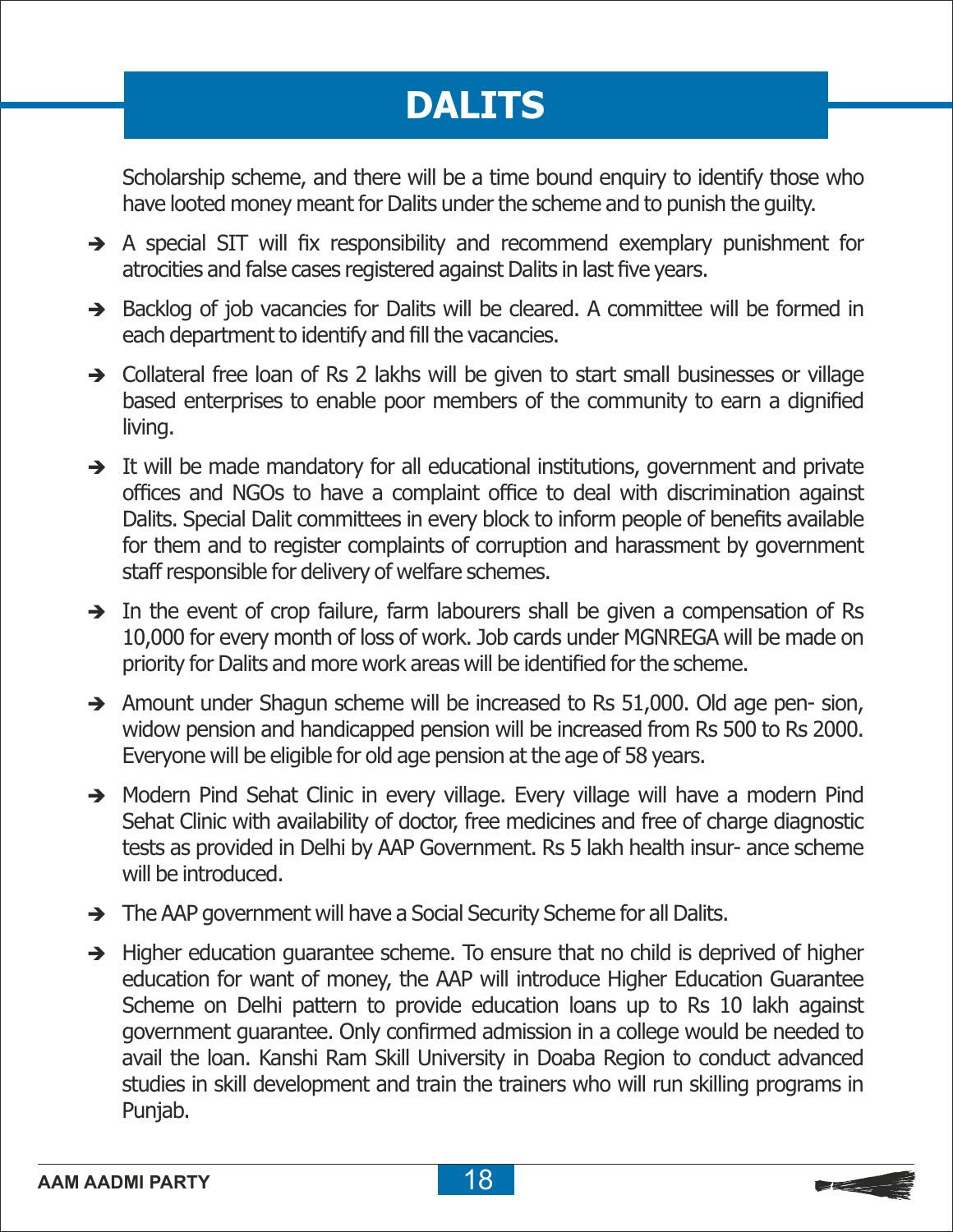### **DALITS**

- $\rightarrow$  Free education for poor Dalit girls up to plus two and free skill training subsequently. Poor Dalit students will get free accommodation and food in the residential hostels for students and working professionals in all districts. No admission charges for Dalit students in government schools.
- $\rightarrow$  Special financial incentives will be given to workers who are engaged in cleaning jobs in municipalities and government departments. Arrangements/pits will be made to dispose cow dung and other waste from Dalit households situated in rural areas.
- $\rightarrow$  Complete scrutiny of all BPL ration cards for atta dal scheme, will be done to ensure that benefits reach the deserving. Clean drinking water, sewage facilities and electricity will be provided to all Dalit Colonies in a time bound manner.
- $\rightarrow$  A separate Commisison will be established for Denotified Tribes (Vimukta Jati) like Sansi, Bauaria, Bazigar, Barad, Bangali, Nat and Gandhila to look into their demands. A special Board will work for their up-liftment, create settlements to ensure low cost pucca houses for all people from these nomadic tribes and ensure school education for their children.
- $\rightarrow$  There will be provision for reservation in State Boards and Corporations for Dalits like in government departments.
- è All existing subsidies/welfare schemes extended to Dalit families will be further strengthened. Free gas connection, including burner/stove, will be provided to all Dalit families. Free electricity units for Dalit families will be increased to 400 from the existing 200.

### **BACKWARD CLASSES**

- è Fully Empower BC Commission to act in favour of BC community. Present BC Commission in Punjab is mere a white elephant without any power.
- $\rightarrow$  Issuing Life-long BC certificate BC community face harassment to get BC certificate after three years, in AAP government BC certificate will be issued for whole life.
- Clearing Backlog of BCs in all departments in time bound manner.
- $\rightarrow$  Pakka Houses will be provided to all homeless BCs.
- $\rightarrow$  To resolve all problems and demands of BC community a committee of experts will be formed.

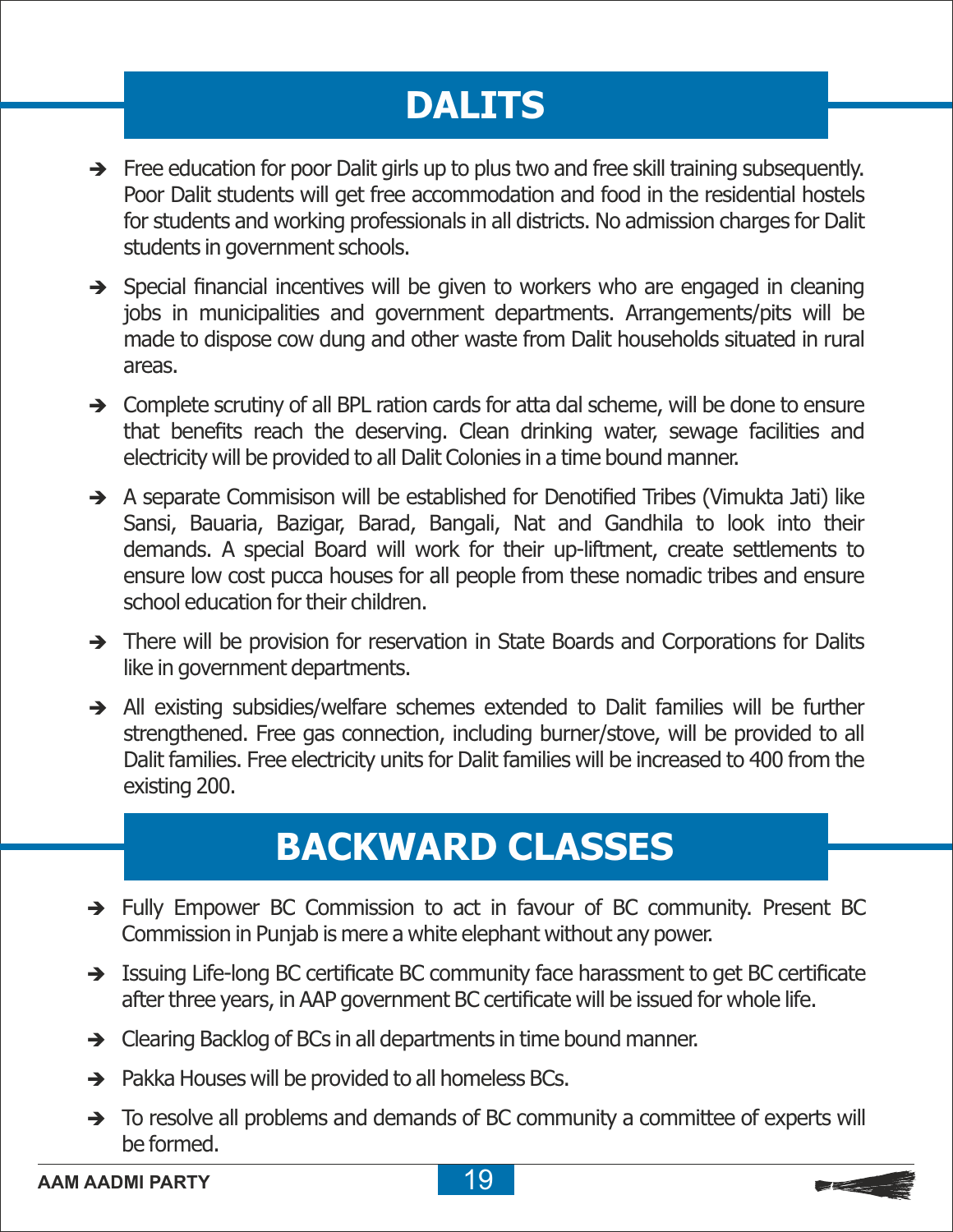### **SENIOR CITIZENS**

- $\rightarrow$  Old age pension for senior citizens will be increased to Rs 2500/month.
- $\rightarrow$  Special plan will be introduced for free Medical Care of senior citizens.
- $\rightarrow$  Maintenance and welfare of parents and senior citizens Act will be implemented in its true spirit.
- $\rightarrow$  Action plan for protection of life and liberty of senior citizens will be implemented.
- $\rightarrow$  Old age homes for senior citizens will be ensured in each district.

### **WOMEN**

- 33% reservation for women in jobs. Women employees will preferably be posted in their home district.
- $\rightarrow$  Salaries of Anganwadi workers/helpers, Asha workers and Mid day meal helpers salaries will be doubled. Women hostels in every district.
- $\rightarrow$  Special Police wing to crack down on menace of 'Holiday brides' and domestic abuse.
- $\rightarrow$  Suraksha button on every mobile phone with emergency connectivity with Punjab Police via Wi-Fi.
- $\rightarrow$  Special Fund for women and children of victims of domestic violence and abuse. Money to be adjusted against maintenance granted by courts and will be recovered from husbands or those responsible for paying.
- $\rightarrow$  100,000 (one lakh) toilets for women in public spaces.
- $\rightarrow$  Swift and effective justice in Crimes Against Women. Fast track courts to be built and made functional.
- $\rightarrow$  Women employees will be given child care leave and provided crèche facilities at the work place.

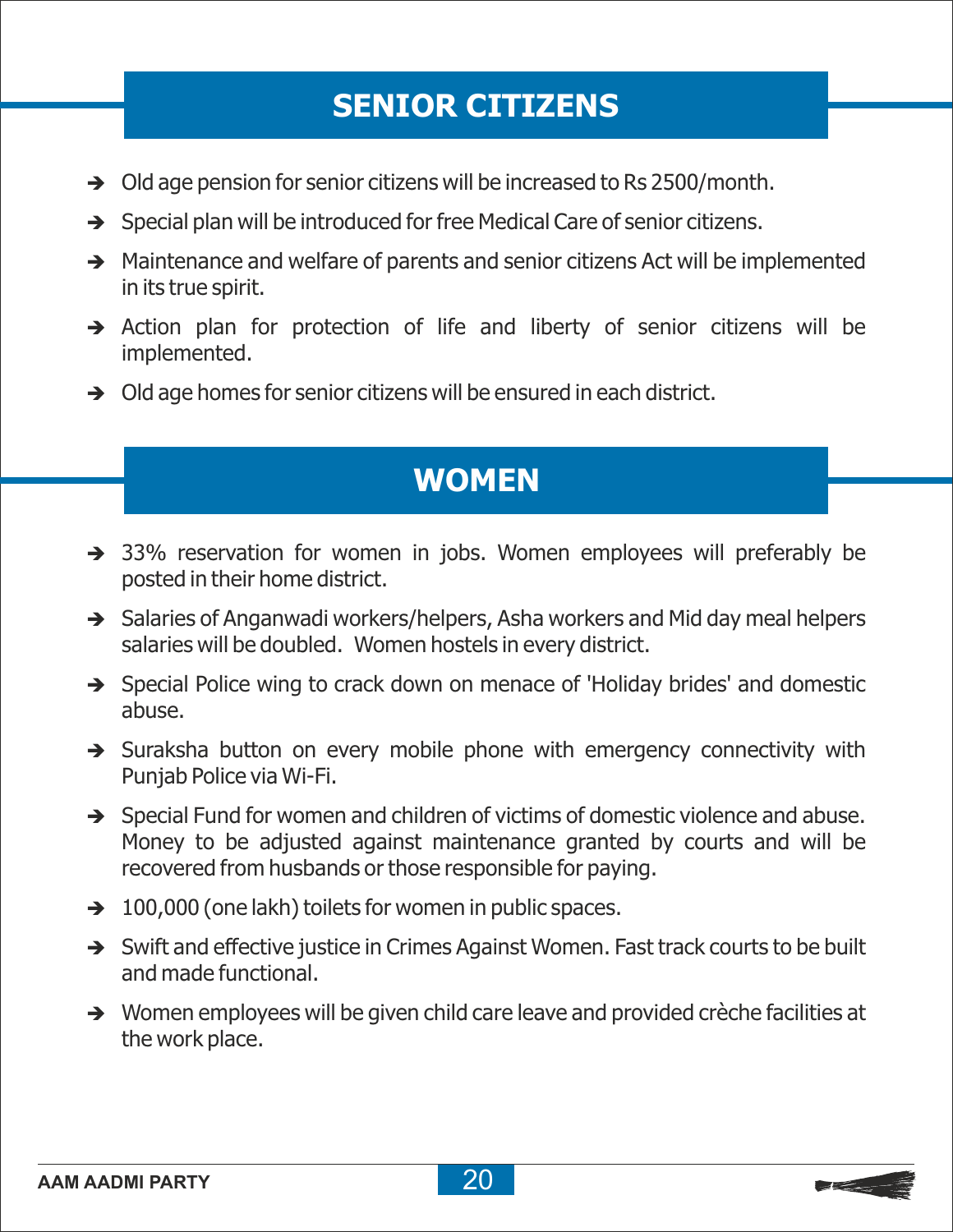### **EX-SERVICEMEN**

- $\rightarrow$  The 13% reservation quota for Ex-Servicemen in various groups of state government jobs will be filled and backlog of vacancies will be filled on priority. Principle of 'equal pay for equal work' will be followed and implementation of Private Security Agency Regulation Act 2005 will be simplified to end harassment of ESM seeking employment in Punjab.
- $\rightarrow$  Exemption from toll tax for all ESM. Free bus passes for War Widows and Veer Naaris. Taxes on all CSD items will be reduced.
- $\rightarrow$  Punjab Security Corps will be formed with lateral induction of ex-servicemen into security, traffic management and related jobs in the government.
- Punjab State Defence Commission headed by a senior retired Defence officer will be established to facilitate resolution of ESM grievances. Nodal officers of the rank of SP in SSP Office and of the rank of ADC in DC Office reporting to the Commission, will be set up in each district to redress ESM issues. Self attestation by ESM for arms licence above JCO level.
- $\rightarrow$  All widows of 1962, 1965 and 1971 wars will be given 10 acres of land or compensation according to average collector rate as per HC order of May 2015.
- $\rightarrow$  Cash grants for gallantry award winners or their next of kin will be the highest in the country - Rs 5 crores for Param Vir Chakra, Rs 3 crores for Mahavir Chakra and Rs 2 crores for Vir Chakra awardees. In addition, the state government will give a cash assistance of Rs 1 crore to families and a government job to NOK of defence martyrs from Punjab. Martyrs will be given recognition in their villages/ towns by erecting suitable memorials or naming roads after them.
- $\rightarrow$  ESM recruited by the state government will be given a two year exemption to pass Punjabi exam. They will be exempted from contributing to Employees State Insurance Corporation (ESIC) if they are already members of ECHS.
- $\rightarrow$  AAP is committed to give complete support to OROP without any riders

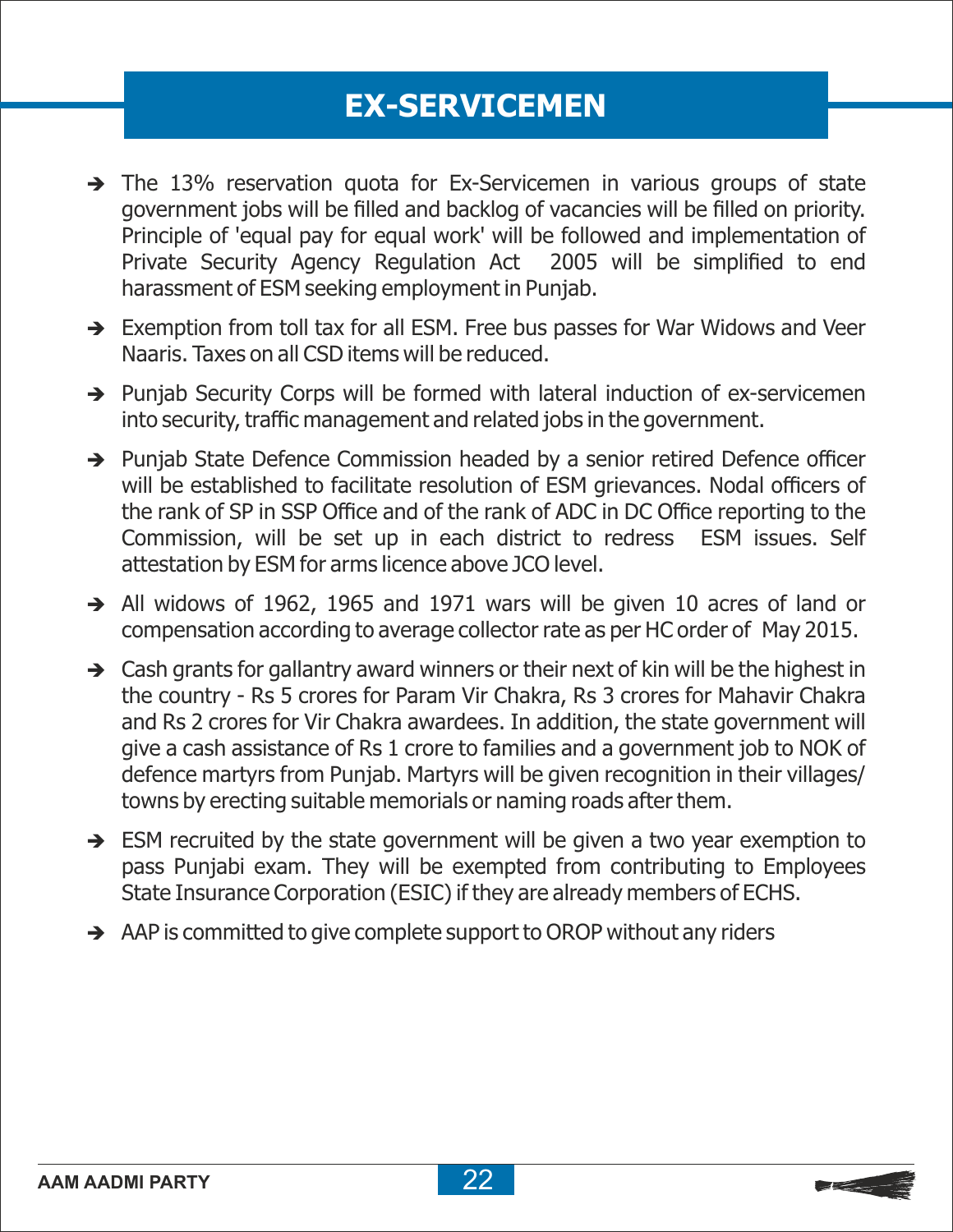### **POLICE REFORMS**

- $\rightarrow$  No political interference in the functioning of Punjab Police.
- $\rightarrow$  Overtime contract system will end without reducing present pay. Eight-hours shift regime will be introduced.
- $\rightarrow$  A committee will be formed to recommend major reforms to improve welfare, working conditions of Punjab Police Personnel.

#### **GOVERNMENT EMPLOYEES**

- $\rightarrow$  AAP Government will implement the 6th Pay commission report in letter and spirit. A committee will look into the pay parity issues.
- $\rightarrow$  All contractual employees will be regularized. A committee will be formed to review minimum wages in Punjab.
- $\rightarrow$  Salaries of Anganwadi workers/ helpers, Asha workers and midday meal helpers will be doubled.
- "Old Pension Scheme" stopped in 2004 will be revived. Probation period will be reduced to 1 year; full salary during probation.
- $\rightarrow$  Employees of all boards and corporations will get pension from public exchequer like other government employees. All posts falling vacant by retiring staff will be filled by 31st March as per government guidelines.
- Transparent Transfer Policy will be formed for government employees with focus on zero corruption and no political interference. Preference will be given to women for postings in their home districts.
- $\rightarrow$  All aided school teachers will be treated on par with government teachers.
- $\rightarrow$  Lambardars Traditional lambardari system to continue with a stipend of Rs 3000 a month and chowkidar Rs 2000 a month.
- $\rightarrow$  PICTES computer teachers will be absorbed into the government.
- $\rightarrow$  All government departments will have a grievance redressal committee which will meet on the 1st Monday of every month. All employee unions and protesting employees will be invited to participate in the same. Departmental Lok Adalts will be arranged.

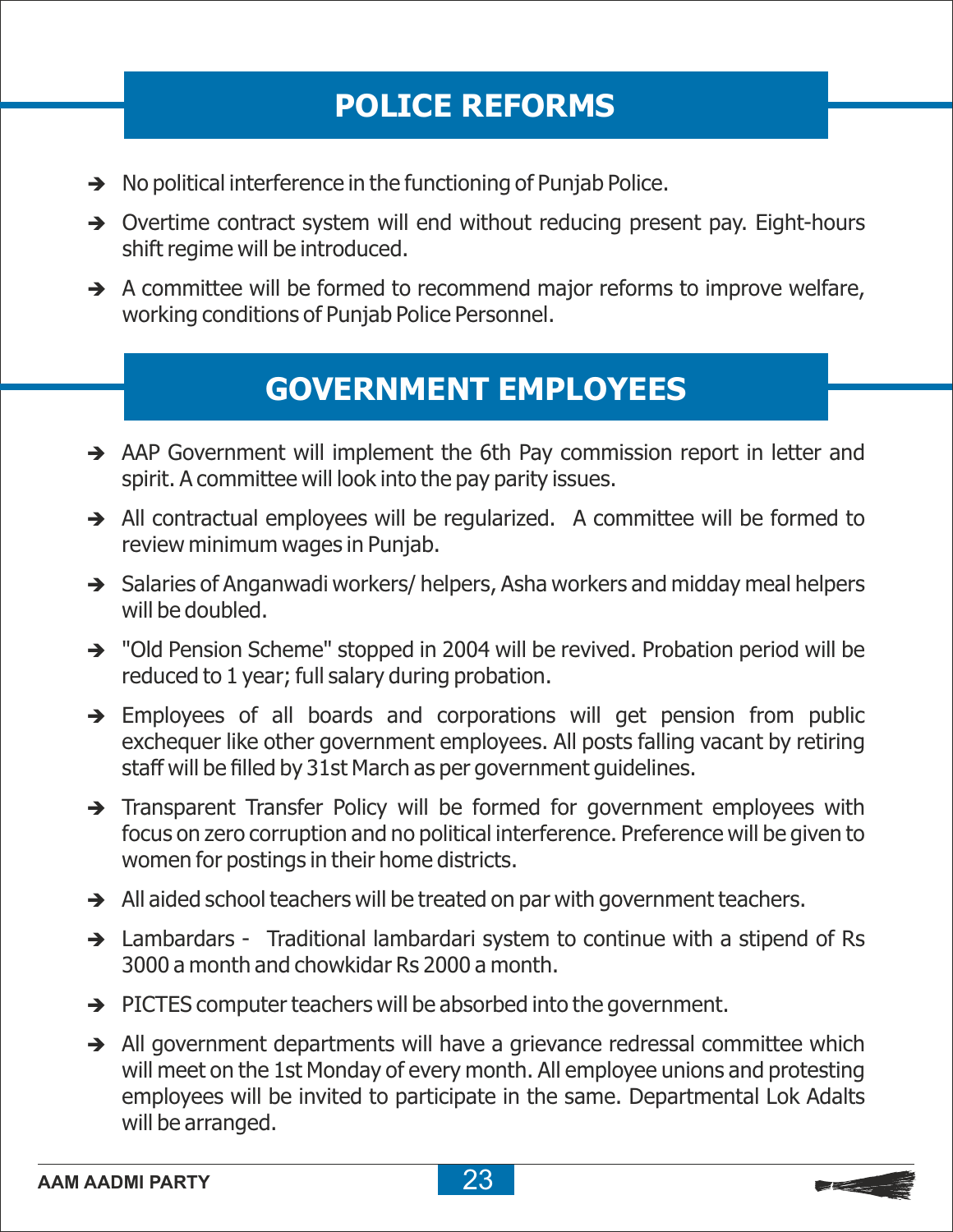### **GOVERNMENT EMPLOYEES**

 $\rightarrow$  Complete review of implementation of the Right to Service Act through Suvidha Kendras to eliminate delay in services, high rate and complaints of Kendra employees.

### **DIFFERENTLY-ABLED**

- $\rightarrow$  Pension will be raised (up to Rs 2500) and directly transferred into bank accounts of the physically challenged . Minimum income condition for pension eligibility will be increased from Rs 12,000 per annum to Rs one lakh per annum, on the Delhi Government pattern.
- $\rightarrow$  For pension purposes, level of disability will be reduced from 50 to 40 per cent. Bedridden patients will be provided necessary kit, including wheel chair. Each physically challenged bed-ridden person will be provided a 'Caretaker" allowance of Rs 5,000 per month.
- $\rightarrow$  Backlog of jobs for handicapped persons will be filled within one year. One lakh handicapped will be skilled and provided livelihood on priority during the next five-years.
- $\rightarrow$  Land registration fee for handicapped will be reduced, as in case of women. One-time compensation to "khet mazdoor" and farmers suffering handicap will be enhanced from Rs 30,000 to Rs 1 lakh.
- $\rightarrow$  A specially equipped wing for handicapped will be set up in all hostels for students and professionals in every district. A Special School will be opened for the Deaf & Dumb and also Mentally Challenged.
- $\rightarrow$  Free 24-hour helpline for disabled persons will be set up.
- $\rightarrow$  A Special Window for physically challenged will be created in all Suvida Centres, Bus Stands, Hospitals etc.
- è The Right of Persons With Disability Act, 2016, passed by GOI will be implemented by the AAP Government in letter and spirit.

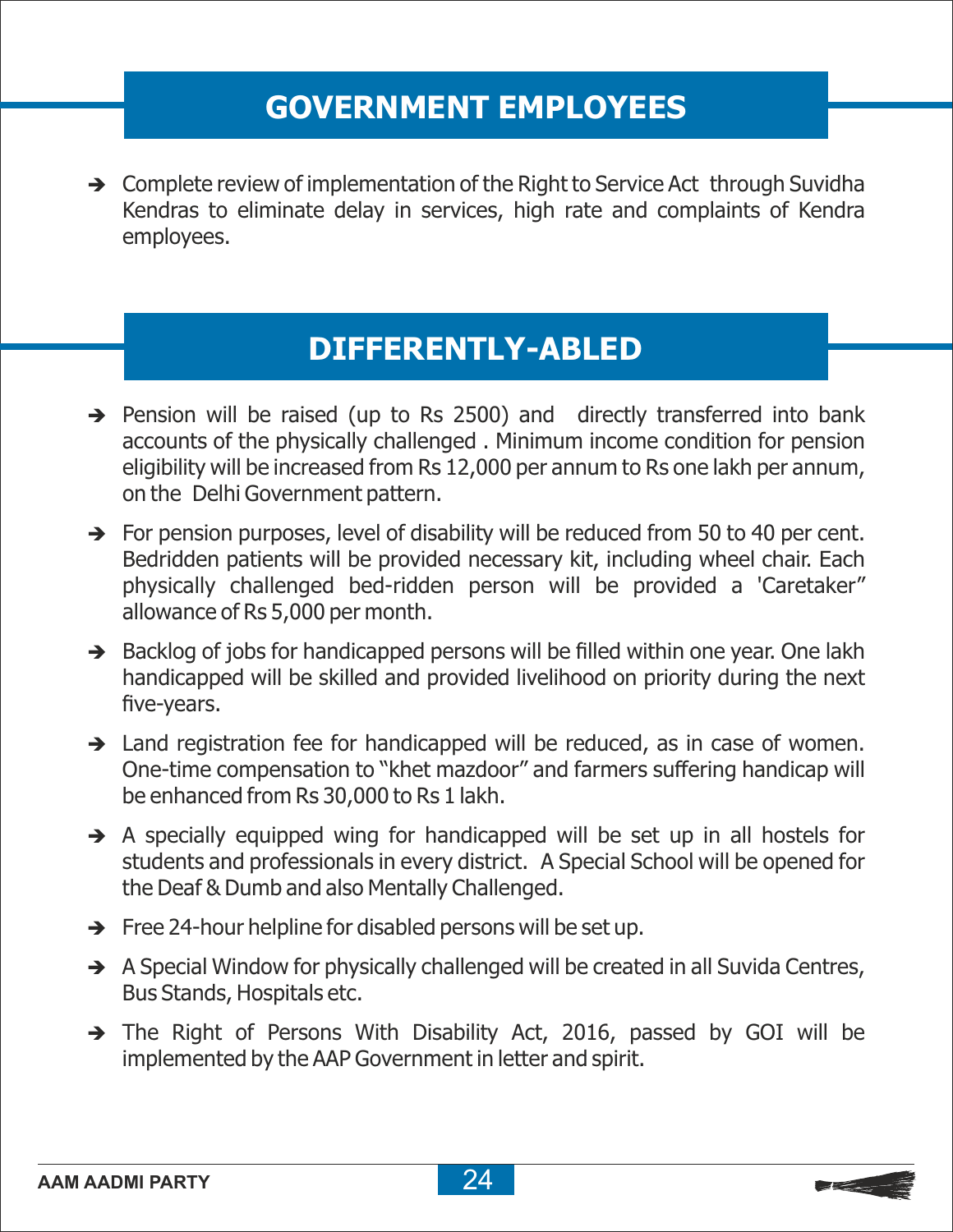### **ADVOCATES**

- $\rightarrow$  New chambers will be constructed in all Bar Complexes on war footing to ease problem of advocates.
- $\rightarrow$  Financial Aid of Rs 5000/ per month will be provided for fresh eligible advocates.

#### **MEDIA**

- $\rightarrow$  AAP government will formulate a media policy to allow fair and free media in Punjab.
- $\rightarrow$  Pension scheme for all media correspondents. Media centres with free Wi-fi in all district and sub divisional headquarters.
- $\rightarrow$  No toll tax for accredited correspondents and free travel.

#### **NRIs**

- $\rightarrow$  To protect property of NRIs back home, the word NRI will be entered with the name of the owner in ownership revenue record /Farad. Property transfer or any agreement deed regarding property bearing NRI will be entered in revenue records only with permission of Deputy Commissioner.
- $\rightarrow$  Any possession of property bearing NRI in revenue record by non NRI will be vacated by SSP within 15 days .
- $\rightarrow$  NRIs will be made stake holders in the development works in villages and will be consulted on developmental activities of their villages.
- $\rightarrow$  AAP government will press the central government for review of the black list of NRIs to start a new chepter in Punjab.
- $\rightarrow$  NRI Board will be formed with 24 hour hotline facility to solve all problems faced by NRIs, including VISA problems.

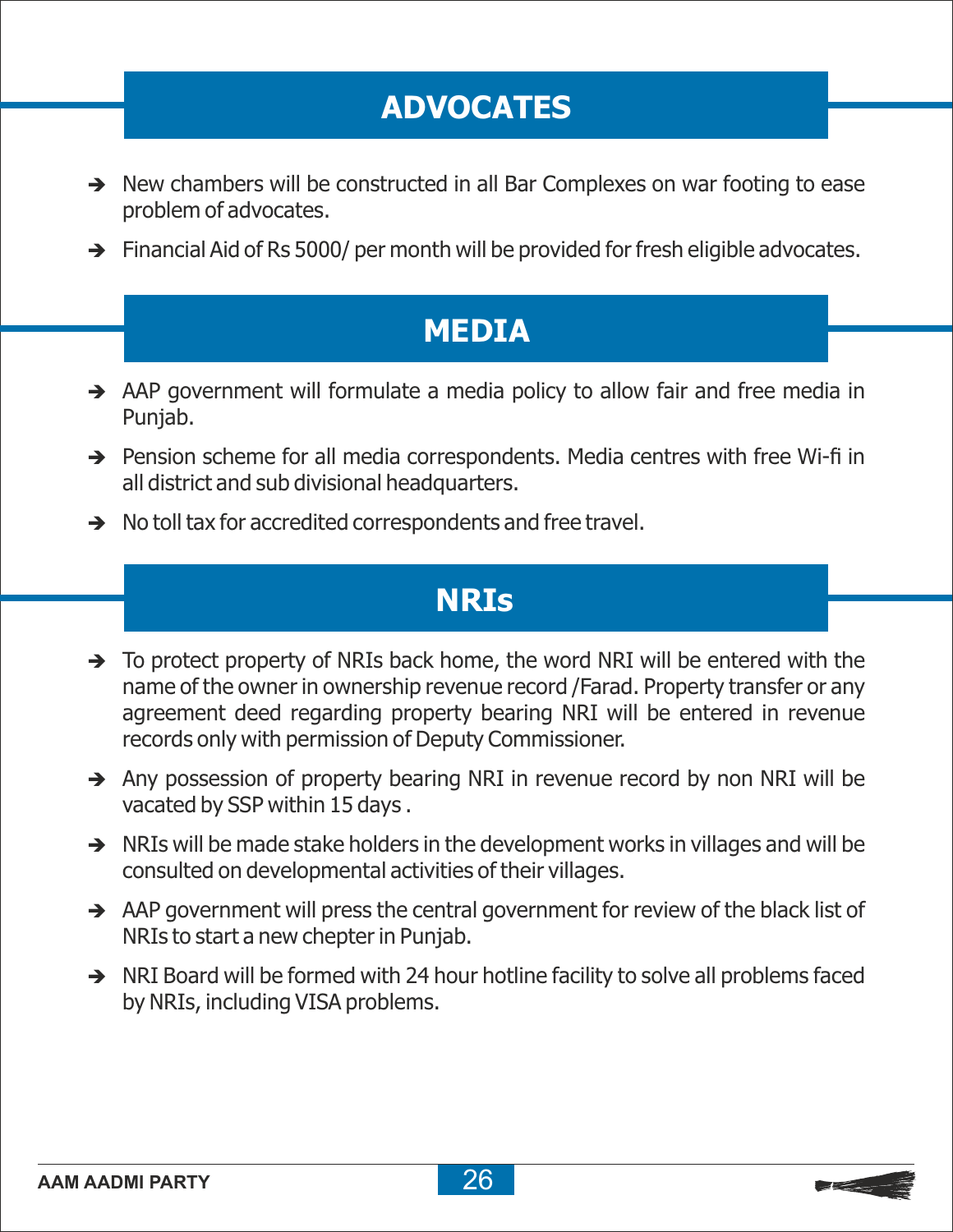### **1984 ANTI SIKH VIOLENCE VICTIMS**

- $\rightarrow$  Victims' families who have not been given financial assistance will be paid Rs 5 lakh.
- $\rightarrow$  Victims' families will be provided affordable housing.
- $\rightarrow$  Victims families will be provided guarantee free loans for setting up businesses.

### **MINORITIES**

- All members of the OBC community and minorities like Muslims & Christians who are homeless will be provided with houses.
- $\rightarrow$  Adequate space for burial grounds will be provided for Muslim and Christian communities wherever needed.

### **HUMAN RIGHTS**

- $\rightarrow$  People's Police Complaint committees in every district for participatory policing.
- $\rightarrow$  CCTV cameras in all police stations.
- $\rightarrow$  Punjab Human Rights Commission will be given more teeth by making its recommendations mandatory on the government.
- $\rightarrow$  Specific complaints into past violations of human rights will be investigated.

### **ROAD SAFETY**

- $\rightarrow$  A comprehensive Road safety policy and well equipped highway patrols.
- $\rightarrow$  Zero tolerance for drunken driving.
- $\rightarrow$  Five year maintenance contract will be part of road construction contracts.
- $\rightarrow$  All link roads in rural areas to be repaired in a time bound manner.
- $\rightarrow$  Free bus travel in private buses for all 25 Lac students who are free bus pass holders.



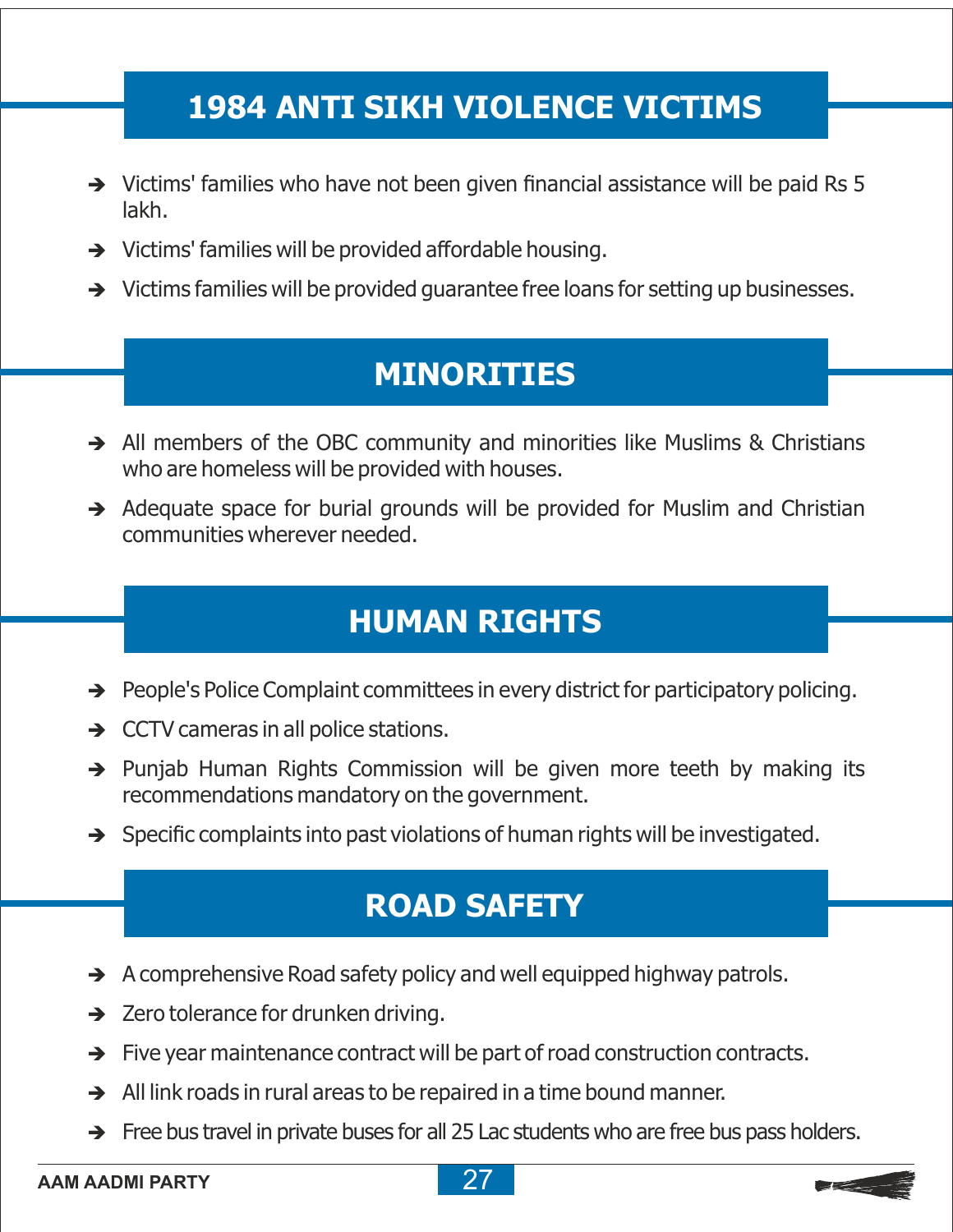### **ENVIRONMENT**

- $\rightarrow$  All village ponds will be cleaned and Sewerage Treatment Plants will be installed on them.
- $\rightarrow$  Rivers' water will be protected from being polluted with waste of Himachal and Punjab industry.
- $\rightarrow$  Incentive will be provided to farmers adopting alternative ways for paddy straw instead of burning.
- $\rightarrow$  Punjab Pollution Control Board will be made corruption free.
- $\rightarrow$  Special arrangements will be made for sale of crops yielded through organic farming. All type of information and guidance for organic farming will be made available in agriculture department offices.

### **OTHERS**

- $\rightarrow$  Separate SITs to probe each of the Chit Fund Scams in a time bound manner. The property of the guilty companies will be sold and money thus recovered will be given back to the depositors.
- $\rightarrow$  Property tax will be abolished and Domestic electricity rates up to 400 units will be halved. Pending House tax before 2013 will be charged as property tax after 2013.
- $\rightarrow$  Stipend of Rs 2000/ per month for Sarpanches and Rs.1000 for Panches will be provided.
- $\rightarrow$  The Paramedical Council of Punjab, Mohali will be recognised by the Punjab Department of Medical Education and Research. All paramedical study centres running in Punjab will be affiliated to the Council and regulated in accordance with norms.